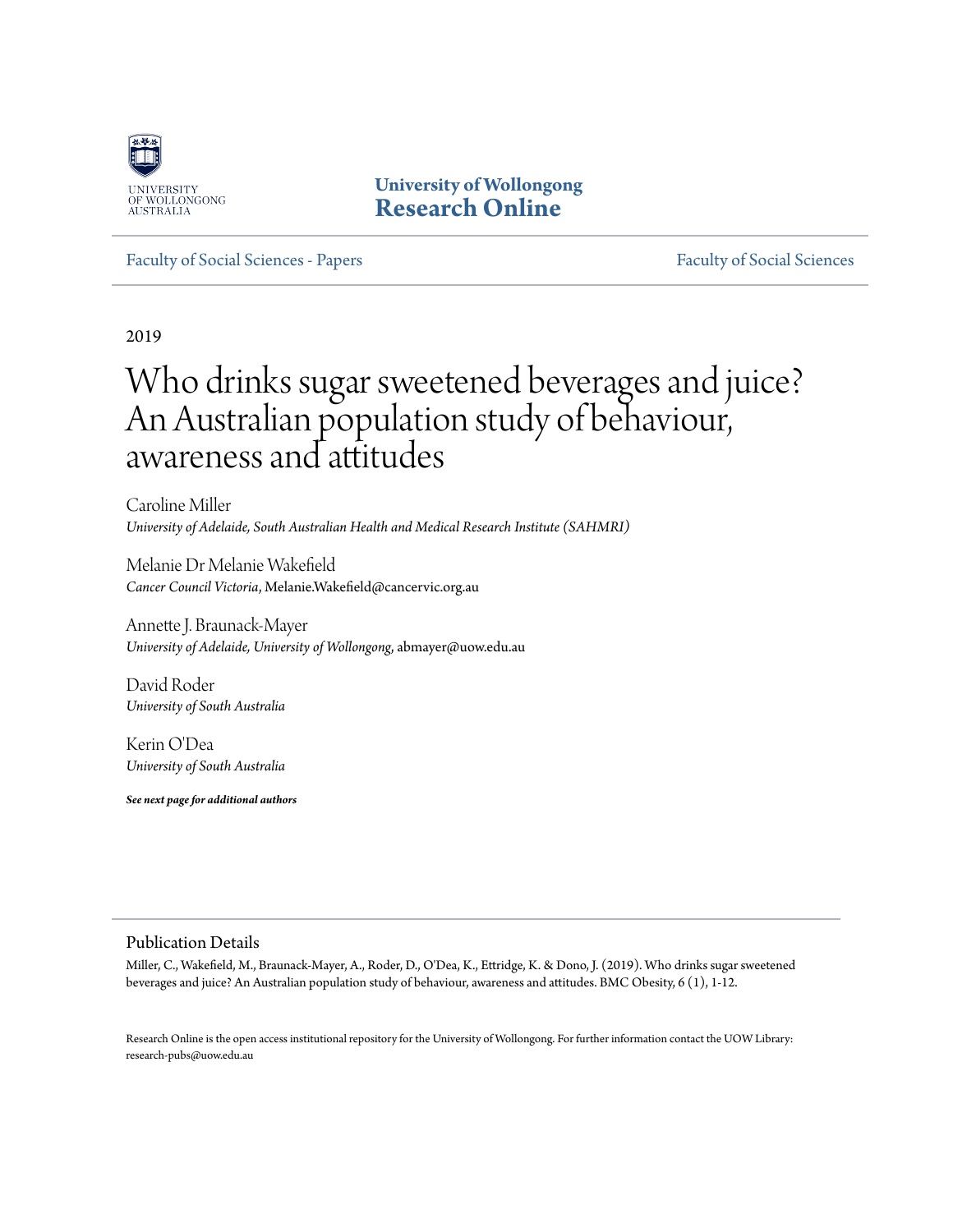## Who drinks sugar sweetened beverages and juice? An Australian population study of behaviour, awareness and attitudes

## **Abstract**

Background: The rate of overweight and obesity in Australia is among the highest in the world. Yet Australia lags other countries in developing comprehensive educative or regulatory responses to address sugary drink consumption, a key modifiable risk factor that contributes substantial excess sugar to the diet. Measurement of sugary drink consumption is typically sporadic and nutrition focussed and there is limited knowledge of community perceptions and awareness of the health risks associated with excess sugary drink consumption. The aim of this study was to assess the demographic characteristics, behavioural risk factors and attitudes and knowledge associated with sugar-sweetened beverage (SSB) and 100% fruit juice consumption. Methods: A face-to-face household survey was conducted in 2014 using a stratified random sampling strategy to represent the South Australian population aged 15 years and over. The survey contained questions on sugary drinks, with past week SSB consumption and 100% fruit juice consumption used as outcome variables. Associations were examined with demographic characteristics, behavioural risk factors, and sugary drink attitudes and knowledge. Results: Of the 2732 respondents, 35% had consumed SSBs 1-6 times (moderate consumers) and 16% had consumed SSBs 7 or more times (frequent consumers) in the past week. Furthermore, 35% had consumed 100% fruit juice in the past week, with 10% consuming every day. Rates of SSB consumption were consistently higher among males, younger age groups, and groups with lower education attainment, as well as smokers and frequent consumers of fast food. Awareness of health risks and sugar content of SSBs was low, especially among frequent SSB consumers. Fruit juice consumption was higher among males, younger age groups, the physically active and among those believing that 100% fruit juice did not contain more sugar than SSBs. Conclusions: Consumption of SSBs and 100% fruit juice is common but awareness of health risks and sugar content of these drinks is low. There is a need for greater consumer understanding which could be achieved through educative approaches such as public education campaigns, on-package warning labels and improved nutrition information panels.

## **Disciplines**

Education | Social and Behavioral Sciences

## **Publication Details**

Miller, C., Wakefield, M., Braunack-Mayer, A., Roder, D., O'Dea, K., Ettridge, K. & Dono, J. (2019). Who drinks sugar sweetened beverages and juice? An Australian population study of behaviour, awareness and attitudes. BMC Obesity, 6 (1), 1-12.

## **Authors**

Caroline Miller, Melanie Dr Melanie Wakefield, Annette J. Braunack-Mayer, David Roder, Kerin O'Dea, Kerry Ettridge, and Joanne Dono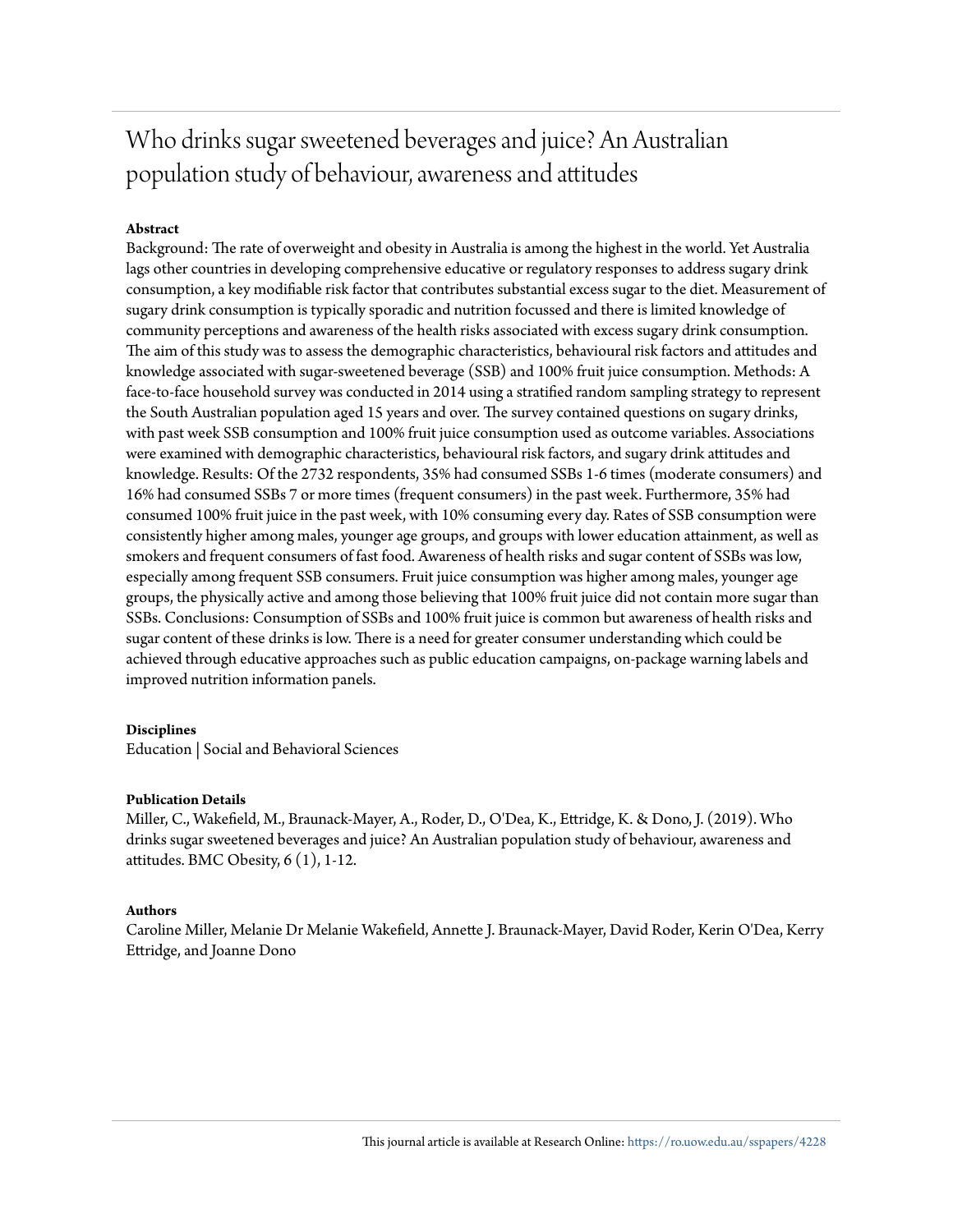## **RESEARCH ARTICLE Example 2014 12:30 The Contract of Contract ACCESS**



# Who drinks sugar sweetened beverages and juice? An Australian population study of behaviour, awareness and attitudes

Caroline Miller<sup>1,2[\\*](http://orcid.org/0000-0001-9723-8047)</sup>®, Melanie Wakefield<sup>3</sup>, Annette Braunack-Mayer<sup>1,4</sup>, David Roder<sup>5</sup>, Kerin O'Dea<sup>5</sup>, Kerry Ettridge<sup>2</sup> and Joanne Dono<sup>2</sup>

## Abstract

Background: The rate of overweight and obesity in Australia is among the highest in the world. Yet Australia lags other countries in developing comprehensive educative or regulatory responses to address sugary drink consumption, a key modifiable risk factor that contributes substantial excess sugar to the diet. Measurement of sugary drink consumption is typically sporadic and nutrition focussed and there is limited knowledge of community perceptions and awareness of the health risks associated with excess sugary drink consumption. The aim of this study was to assess the demographic characteristics, behavioural risk factors and attitudes and knowledge associated with sugar-sweetened beverage (SSB) and 100% fruit juice consumption.

Methods: A face-to-face household survey was conducted in 2014 using a stratified random sampling strategy to represent the South Australian population aged 15 years and over. The survey contained questions on sugary drinks, with past week SSB consumption and 100% fruit juice consumption used as outcome variables. Associations were examined with demographic characteristics, behavioural risk factors, and sugary drink attitudes and knowledge.

Results: Of the 2732 respondents, 35% had consumed SSBs 1–6 times (moderate consumers) and 16% had consumed SSBs 7 or more times (frequent consumers) in the past week. Furthermore, 35% had consumed 100% fruit juice in the past week, with 10% consuming every day. Rates of SSB consumption were consistently higher among males, younger age groups, and groups with lower education attainment, as well as smokers and frequent consumers of fast food. Awareness of health risks and sugar content of SSBs was low, especially among frequent SSB consumers. Fruit juice consumption was higher among males, younger age groups, the physically active and among those believing that 100% fruit juice did not contain more sugar than SSBs.

Conclusions: Consumption of SSBs and 100% fruit juice is common but awareness of health risks and sugar content of these drinks is low. There is a need for greater consumer understanding which could be achieved through educative approaches such as public education campaigns, on-package warning labels and improved nutrition information panels.

Keywords: Sugar-sweetened beverages, 100% fruit juice, Population survey, Risk factors, Attitudes, Knowledge, Awareness

\* Correspondence: [caroline.miller@sahmri.com](mailto:caroline.miller@sahmri.com) <sup>1</sup>

<sup>1</sup>School of Public Health, University of Adelaide, Adelaide, Australia 2 South Australian Health and Medical Research Institute (SAHMRI), Population Health Research Group, North Terrace, Adelaide, South Australia, Australia Full list of author information is available at the end of the article



© The Author(s). 2019 **Open Access** This article is distributed under the terms of the Creative Commons Attribution 4.0 International License [\(http://creativecommons.org/licenses/by/4.0/](http://creativecommons.org/licenses/by/4.0/)), which permits unrestricted use, distribution, and reproduction in any medium, provided you give appropriate credit to the original author(s) and the source, provide a link to the Creative Commons license, and indicate if changes were made. The Creative Commons Public Domain Dedication waiver [\(http://creativecommons.org/publicdomain/zero/1.0/](http://creativecommons.org/publicdomain/zero/1.0/)) applies to the data made available in this article, unless otherwise stated.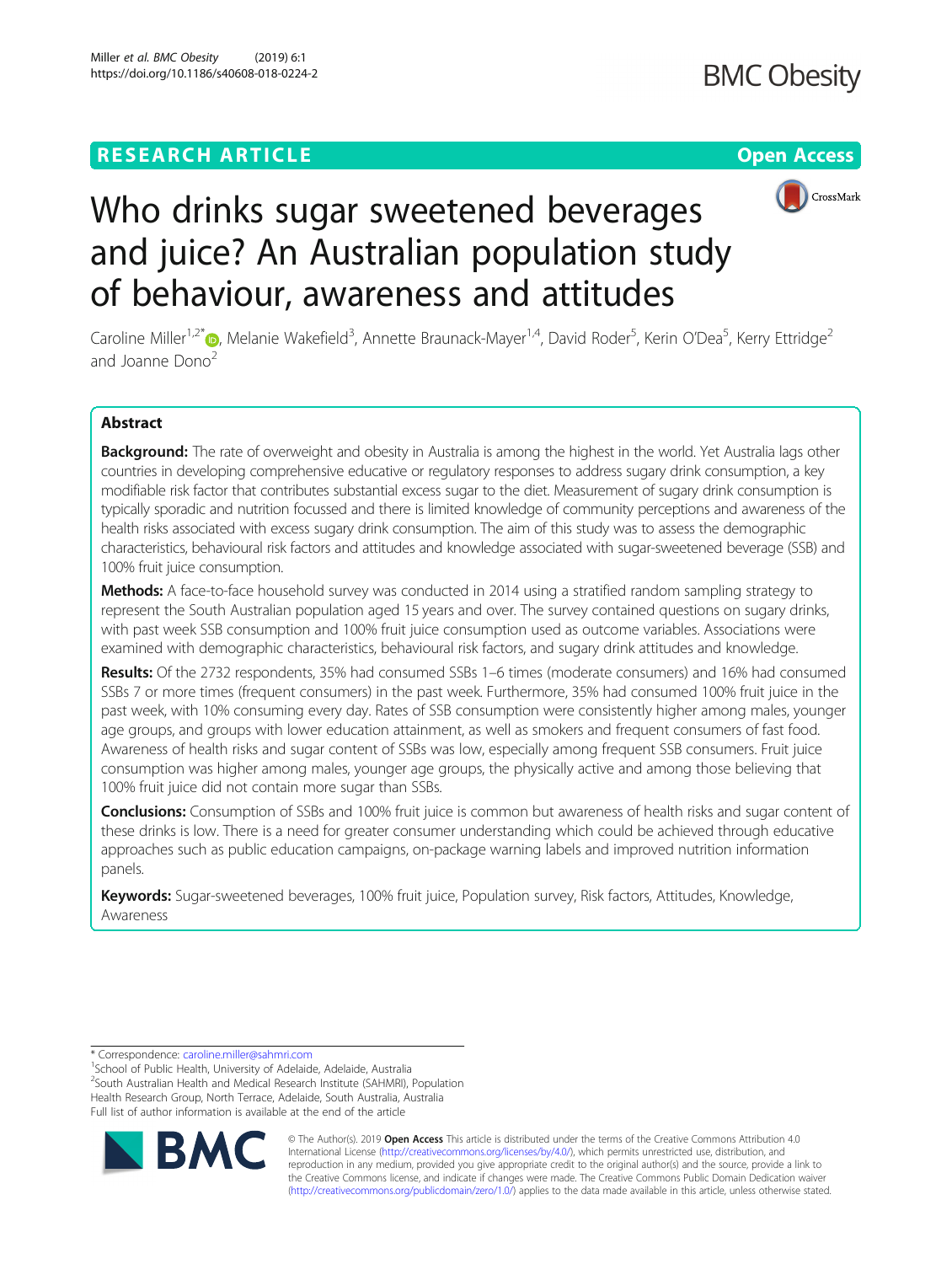## Background

Excess consumption of added and free sugars are gaining increasing attention as an environmental driver of obesity [[1\]](#page-12-0). Within this context, sugar-sweetened beverages (SSBs) are a focus due to their energy density, coupled with poor nutritional value, and the strength of evidence linking their consumption with weight gain, obesity [\[2](#page-12-0)], Type 2 diabetes  $[3]$  $[3]$ , tooth decay  $[4]$  $[4]$  and emergent evidence of cardiovascular risks [[5\]](#page-12-0). Countries are moving to try to reduce their population consumption of SSBs and a raft of educative and regulatory interventions are being implemented [\[6,](#page-12-0) [7\]](#page-12-0). Australia lags other countries in comprehensive educative or regulatory responses to address SSB consumption and obesity more broadly [\[8](#page-12-0)].

At 63%, the rate of overweight and obesity in Australia is among the highest in the world [\[9](#page-12-0)], with the rate of obese Australians tripling since 1990. Australians are also high consumers of SSBs [\[10\]](#page-12-0), and SSBs contribute substantial excess sugar to the national diet. Over half of Australians exceed the World Health Organization (WHO) recommendations for free sugar in the diet, with 52% of free sugars coming from beverages, notably soft drinks (sodas), electrolyte (sports) and energy drinks (19%), as well as fruit and vegetable juices and drinks (13%) [\[10\]](#page-12-0).

To date, detailed monitoring of SSB consumption patterns has been infrequent and protracted due to the complexity of population-level dietary surveys. Consequently, it has offered limited insight into the behavioural and attitudinal correlates of SSB consumption. Australian national data collection last occurred in 2011–12, indicating that 50% of Australians consumed an SSB on the day before the interview [[11](#page-12-0)]. Rates of consuming 100% fruit juice were lower at 23% for children (2–18 years) and 15% for adults (19 years and over) with few demographic differences [\[12](#page-12-0)]. Rates of SSB consumption were higher among males compared to females, and for adolescents and young adults compared to other age groups [\[11](#page-12-0)]. Another study reporting on state-based data collected in 2009 (Western Australia) and 2012 (South Australia) indicated that SSB consumers were more likely to be male, have little interest in health, or have purchased meals away from home [\[13\]](#page-12-0). Other research has demonstrated that frequent SSB consumption is associated with other poorer dietary consumption patterns, including regular fast food consumption [[14](#page-12-0)–[17\]](#page-12-0).

Measurement of sugary drink consumption is typically sporadic and nutrition focussed, and there is limited knowledge of community perceptions and awareness of the health risks associated with excess SSB consumption. The current study sought to fill this gap by generating essential population-based evidence to inform public health efforts to reduce consumption. A key aim of the study was to determine the frequency of past week SSB consumption and examine the correlates of consumption. SSB consumption was defined as frequency of past week consumption of any of the following: soft drinks; energy drinks; sports drinks; fruit drinks or cordials; and excluded 100% fruit juice and artificially sweetened drinks. The SSB definition excluded 100% fruit juice, which, although somewhat controversial (e.g. Rampersaud et al. [[18](#page-12-0)]) is increasingly acknowledged as a problematic source of free sugar and excess calories (e.g. Popkin & Hawkes [\[19\]](#page-12-0)). A second unique aim of the study was to explore the prevalence and correlates of 100% fruit juice consumption.

## Methods

The South Australian Health Omnibus Survey (SAHOS) was used to collect data. The survey utilised a multi-stage, stratified, random sampling strategy to identify households eligible for inclusion. The sampling frame represented the South Australian population aged 15 years and over residing in areas with 1000 people or more. One interview was conducted per household, with the person whose birthday occurred last selected for interview. Up to six call back visits were made to obtain the interview of the eligible selected person. Participants were interviewed face-to-face by trained research assistants. An approach letter was sent 2 weeks in advance of the interview. The letter contained the study aims, ethics committee contact information, and details about participation, including that it was voluntary and results would be anonymous. Verbal agreement to participate in the study was considered informed consent and explicit verbal consent was obtained from parents/ guardians for participants aged 15 to 17 years. Pilot testing occurred in August and field-work for the full study occurred between September and December 2014. From the 5200 households selected, 2732 interviews were conducted, yielding a response rate (i.e. proportion of completed interviews from initial eligible sample) of 54.5% and a participation rate (i.e. proportion of completed interviews from initial eligible sample where contact was established) of 60.6%. The study, including the approach to informed consent, was approved by the University of Adelaide Human Research Ethics Committee.

The SAHOS contained approximately 150 health and socio-demographic related questions requiring self-reported responses. This study reports on responses to a subset of questions pertaining to correlates of SSB consumption. The wording of questions, including definitions, are reported in Additional file [1](#page-12-0) along with the corresponding variable sub-categories used in the analysis. For the first set of the analyses, SSB consumption was the outcome variable. SSBs were defined as all non-alcoholic water-based beverages with added sugar, including soft drinks, energy drinks, fruit drinks, sports drinks and cordials. The definition excluded milk-based products, 100% fruit juice or artificially sweetened beverages. SSB consumption was calculated by multiplying two questions: 'number of days consumed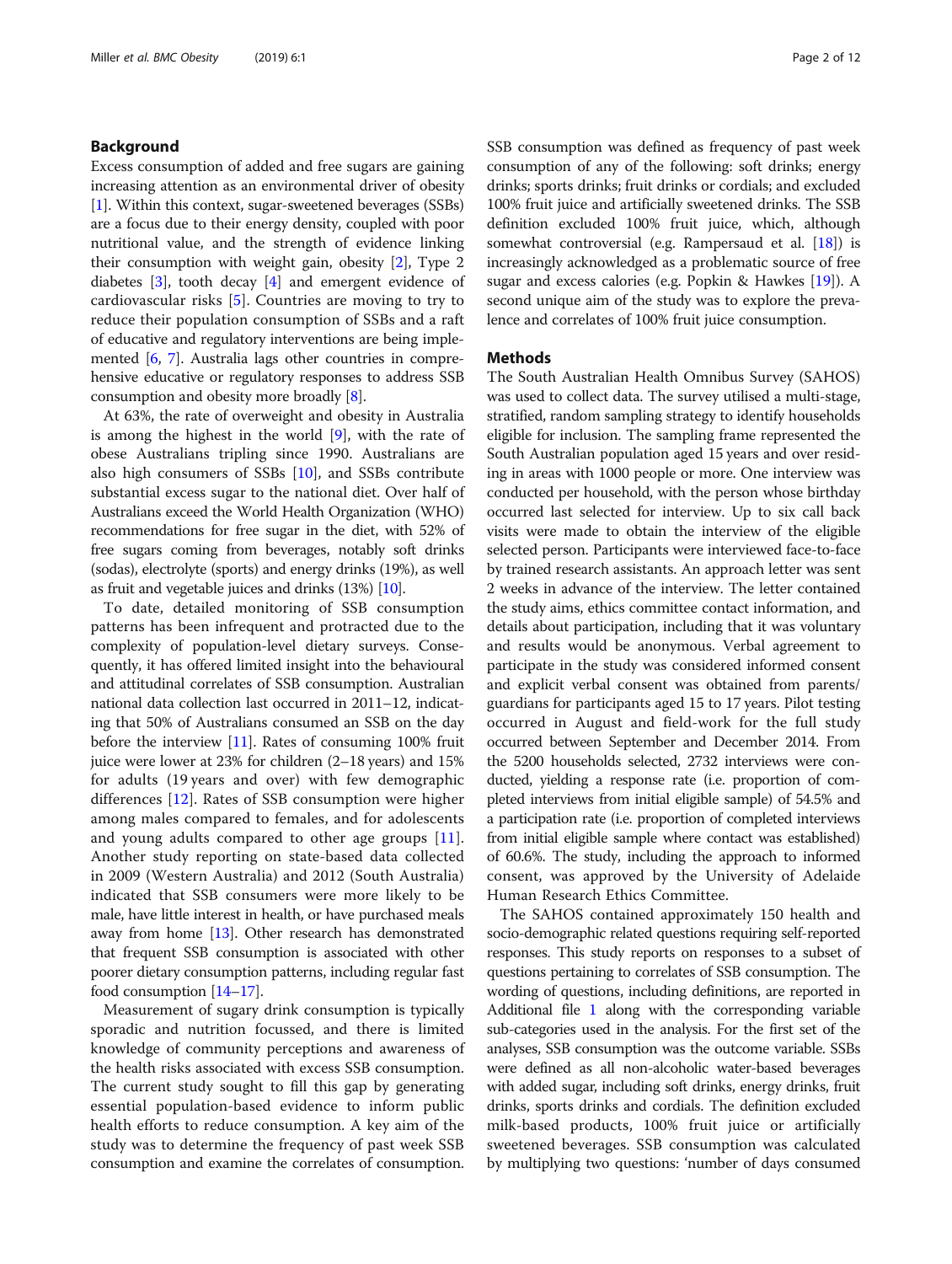SSBs in past week' and 'frequency of consumption per day'. Responses were split into categories: 'none' vs 'any' (1 or more drinks per week). As daily consumption is often reported in studies using dietary interviews (e.g. 11), 'any' consumption was split into 'moderate' (1 to 6 drinks) and 'frequent' (7 or more drinks) to approximate levels of consumption equivalent to less than daily versus daily, respectively. Predictor variables were grouped into three categories: demographic characteristics (gender, age, highest qualification and postcode derived socio-economic disadvantage [[20](#page-12-0)] and remoteness [[21\]](#page-12-0)); risk factors (Body Mass Index [BMI; calculated from self-reported height and weight], past week physical activity, fast food consumption, 100% fruit juice consumption and smoking status); and SSB attitudes and knowledge (teaspoons of sugar in can of soft drink, perceived healthiness of diet soft drinks compared to SSBs, beliefs about sugar content of 100% fruit juice compared to SSBs, and knowledge of illnesses related to SSB consumption). The association between 100% fruit juice consumption, defined as having 'none' or 'any' (1 or more in the past week), and demographic characteristics and risk factors were also explored.

Statistical analyses were conducted using SPSS version 24 [[22](#page-13-0)]. Descriptive analyses of the association between participant characteristics and 1) SSB consumption (none, moderate or frequent) and 2) 100% fruit juice consumption (none or any) were undertaken using Pearson's chi-square tests. The adjusted standardised residual for each cell of the Pearson's chi-square test was used to detect whether the obtained value for each demographic subgroup was lower or higher than expected relative to the percentages for overall SSB consumption. The Mantel-Haenszel test of linear trends was also used for the SSB outcome variable. Multivariate analyses were used to test the same relationships while also controlling for the influence of other variables. The 'Complex samples: Logistic regression' analysis in SPSS was used to control for the clustered sampling design frame. Demographic characteristics were analysed as a group of predictors for both SSB and 100% fruit juice consumption. Subsequent analyses controlled for demographic characteristics while testing the association between SSB consumption and 1) risk factors and 2) SSB attitudes and knowledge; and between 100% fruit juice consumption and risk factors. Data were weighted by the inverse of the individual's probability of selection, as well as the response rate in metropolitan and country regions and then re-weighted to benchmarks derived from the June 2013 ABS Estimated Resident Population [[23\]](#page-13-0).

### Results

Just over half of respondents had consumed SSBs at least once in the past week, either 1 to 6 times (i.e., moderate consumption; 35%) or 7 or more times (i.e. frequent consumption; 16%). Just over a third of respondents had consumed 100% fruit juice either 1 to 6 days (25%) or every day (10%) in the past week. Overall 19.7% had consumed both 100% fruit juice and SSBs in the past week, whereas 33.8% had consumed neither 100% fruit juice nor SSBs.

Demographic, BMI and behavioural risk factors and attitude and knowledge characteristics of the 2732 respondents included in the study are displayed in Table [1](#page-5-0). SSB consumption was significantly associated with nearly all the variables listed in Table [1.](#page-5-0) Many of the relationships exhibited a linear trend with each categorical increase in consumption. Moderate and frequent consumers shared similar characteristics, and the most pronounced differences were between frequent consumers and non-consumers. Based on the adjusted standardised residuals of the Pearson chi-square test, frequent consumers were more likely than non-consumers to be male compared to female, younger (15–24 years) compared to older (45–64 years) participants, have lower compared to higher education, live in areas of higher disadvantage compared to low disadvantage, and live in remote compared to metropolitan areas. The highest rates of frequent SSB consumption in the past week were among those consuming fast food two or more times in the past week (42%) and current smokers (38%). Consumption of 100% fruit juice was more likely among moderate SSB consumers than non-consumers. Physical activity had a non-linear trend with SSB consumption group; frequent consumers were less likely to be physically active, moderate consumers were more likely to participate in some activity, and non-consumers were more likely to be the most active. There was no association between consumption and self-reported Body Mass Index.

Differences in attitudes and knowledge between consumption subgroups were also greatest between frequent consumers and non-consumers, although trends were not always linear. Overall, 34% of participants gave a response approximating the correct number of teaspoons of sugar  $(8 \text{ to } 12)$  in a 375 ml  $(12.7 \text{ oz})$  can of soft drink (soda). Underestimating sugar content in soft drink was more common in moderate and frequent consumers than in non-consumers. Diet soft drinks (soda) and SSBs were rated as having the same level of healthiness by 51% of participants whereas 27% rated diet soft drinks as less healthy. Frequent consumers of SSBs were more likely to rate diet soft drinks as less healthy than the same level of healthiness. Equivalent proportions of participants accurately believed that 100% fruit juice contained the same amount of sugar as SSBs (43%) or believed juice had less (41%). Compared to non-consumers, frequent SSB consumers were less likely to rate 100% fruit juice as having the same amount of sugar as SSBs, but were more likely to rate it as having either more sugar or less sugar. Unprompted awareness of illnesses known to be associated with SSB consumption ranged from 15% for heart disease risk to 61% for diabetes. Awareness of illnesses/health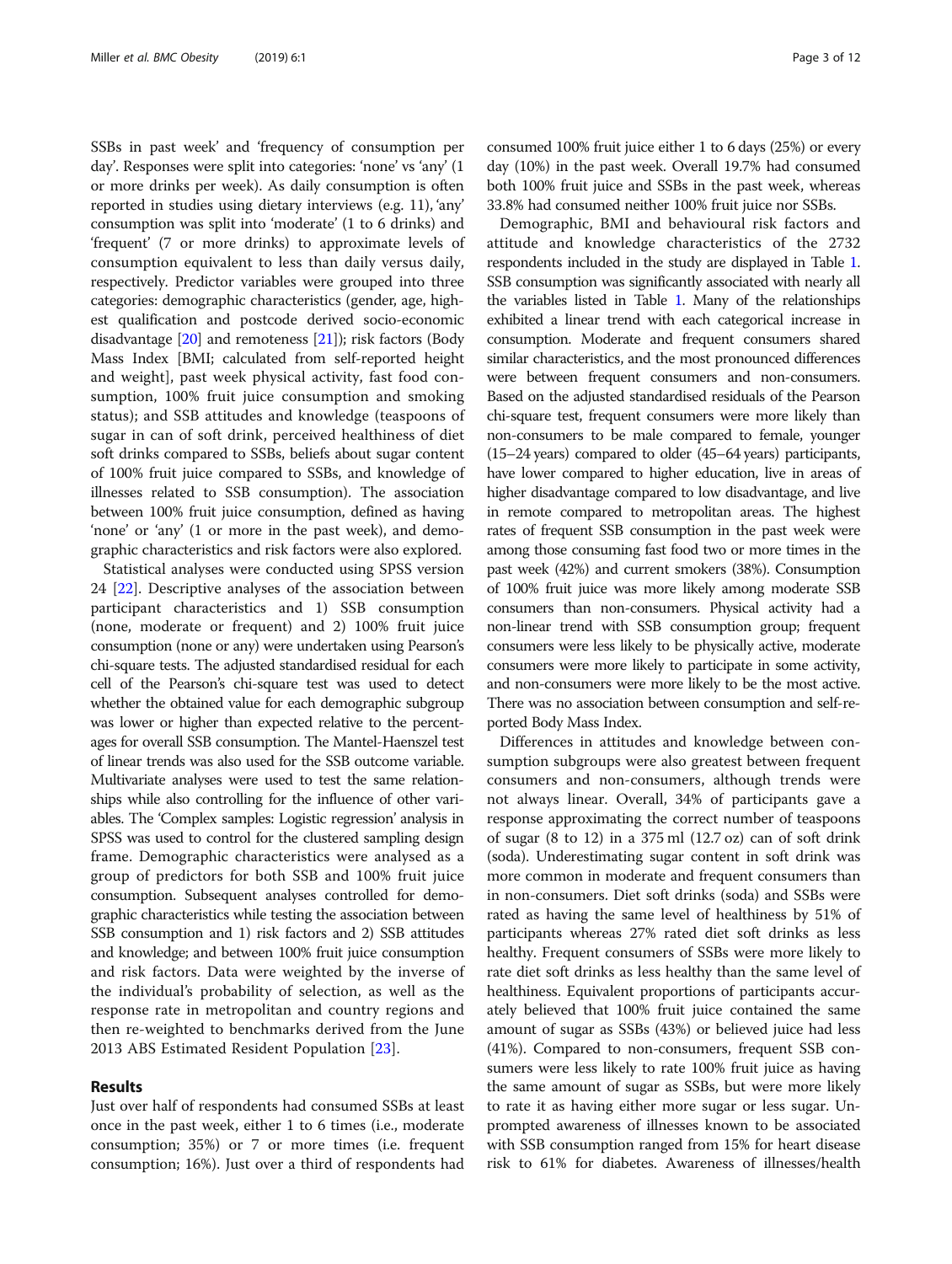|                                                       | Overall sample |             | SSB consumption in past week by demographic subgroup <sup>a</sup> |              |                            |              |                           |            |      | Chi-square tests |                    |
|-------------------------------------------------------|----------------|-------------|-------------------------------------------------------------------|--------------|----------------------------|--------------|---------------------------|------------|------|------------------|--------------------|
|                                                       |                |             | None                                                              |              | Moderate<br>$(1-6 \times)$ |              | Frequent<br>$(7 + times)$ |            |      | Pearson          | Trend <sup>t</sup> |
|                                                       | $\%$           | $\mathbb N$ | $\%$                                                              |              | $\%$                       |              | $\%$                      |            | Ν    | $P$ -value       | P-value            |
| SSB consumption in past week <sup>e</sup>             | 100.0          | 2732        | 48.8                                                              |              | 34.7                       |              | 16.0                      |            |      |                  |                    |
| Demographics                                          |                |             |                                                                   |              |                            |              |                           |            |      |                  |                    |
| Gender                                                |                |             |                                                                   |              |                            |              |                           |            |      | 2719 < 0.001     | < 0.001            |
| Male                                                  | 49.2           | 1337        | 38.4                                                              | T            | 40.8                       | $\uparrow$   | 20.8                      | $\uparrow$ |      |                  |                    |
| Female                                                | 50.8           | 1382        | 59.3                                                              | $\uparrow$   | 29.2                       | $\downarrow$ | 11.4                      | ↓          |      |                  |                    |
| Age (years)                                           |                |             |                                                                   |              |                            |              |                           |            | 2717 | < 0.001          | < 0.001            |
| $15 - 24$                                             | 16.0           | 430         | 27.4                                                              | ↓            | 50.0                       | $\uparrow$   | 22.6                      | $\uparrow$ |      |                  |                    |
| $25 - 44$                                             | 32.1           | 872         | 38.6                                                              | T            | 39.8                       | $\uparrow$   | 21.6                      | $\uparrow$ |      |                  |                    |
| $45 - 64$                                             | 31.6           | 861         | 54.5                                                              | $\uparrow$   | 32.9                       |              | 12.7                      | ↓          |      |                  |                    |
| 65 and over                                           | 20.3           | 554         | 73.8                                                              | $\uparrow$   | 18.8                       | $\downarrow$ | 7.4                       | ↓          |      |                  |                    |
| Highest qualification <sup>b</sup>                    |                |             |                                                                   |              |                            |              |                           |            |      | 2716 < 0.001     | < 0.001            |
| High School or less                                   | 39.4           | 1069        | 45.0                                                              | ↓            | 35.3                       |              | 19.7                      | $\uparrow$ |      |                  |                    |
| Vocational                                            | 35.8           | 977         | 47.5                                                              |              | 34.7                       |              | 17.8                      |            |      |                  |                    |
| University                                            | 24.7           | 670         | 57.6                                                              | $\uparrow$   | 34.8                       |              | 7.6                       | ↓          |      |                  |                    |
| Disadvantage quintile                                 |                |             |                                                                   |              |                            |              |                           |            | 2719 | < 0.001          | < 0.001            |
| Quintile 1 (most disadvantaged)                       | 23.2           | 628         | 46.2                                                              |              | 32.2                       |              | 21.7                      | $\uparrow$ |      |                  |                    |
| Quintile 2                                            | 16.2           | 441         | 44.7                                                              | $\downarrow$ | 34.9                       |              | 20.4                      | $\uparrow$ |      |                  |                    |
| Quintile 3                                            | 20.1           | 548         | 47.6                                                              |              | 35.8                       |              | 16.6                      |            |      |                  |                    |
| Quintile 4                                            | 21.1           | 577         | 50.8                                                              |              | 39.3                       | $\uparrow$   | 9.9                       | ↓          |      |                  |                    |
| Quintile 5 (least disadvantaged)                      | 19.3           | 525         | 55.8                                                              | $\uparrow$   | 32.4                       |              | 11.8                      | ↓          |      |                  |                    |
| Remoteness                                            |                |             |                                                                   |              |                            |              |                           |            | 2721 | < 0.001          | < 0.001            |
| Metropolitan                                          | 74.8           | 2034        | 49.9                                                              |              | 35.9                       |              | 14.2                      | ↓          |      |                  |                    |
| Inner Regional                                        | 9.5            | 259         | 48.3                                                              |              | 37.5                       |              | 14.3                      |            |      |                  |                    |
| Outer Regional                                        | 13.4           | 366         | 47.0                                                              |              | 27.9                       | $\downarrow$ | 25.1                      | $\uparrow$ |      |                  |                    |
| Remote/very remote                                    | 2.3            | 62          | 35.5                                                              | ↓            | 32.3                       |              | 32.3                      | $\uparrow$ |      |                  |                    |
| Body Mass Index <sup>d</sup>                          |                |             |                                                                   |              |                            |              |                           |            | 2710 | 0.719            | 0.494              |
| Underweight or healthy                                | 38.6           | 1048        | 49.0                                                              |              | 35.3                       |              | 15.6                      |            |      |                  |                    |
| Overweight                                            | 29.9           | 814         | 47.5                                                              |              | 35.9                       |              | 16.6                      |            |      |                  |                    |
| Obese                                                 | 21.0           | 572         | 52.1                                                              |              | 32.2                       |              | 15.7                      |            |      |                  |                    |
| Don't know either height or weight                    | 10.1           | 276         | 47.1                                                              |              | 35.9                       |              | 17.0                      |            |      |                  |                    |
| Behavioural risk factors                              |                |             |                                                                   |              |                            |              |                           |            |      |                  |                    |
| Physical activity (past week) <sup>c</sup>            |                |             |                                                                   |              |                            |              |                           |            |      | 2718 < 0.001     | 0.071              |
| None                                                  | 18.7           | 509         | 47.5                                                              |              | 32.0                       |              | 20.4                      | $\uparrow$ |      |                  |                    |
| 1 to 6 days                                           | 58.0           | 1578        | 47.7                                                              |              | 38.7                       | $\uparrow$   | 13.7                      | T          |      |                  |                    |
| Everyday                                              | 23.1           | 631         | 53.7                                                              | $\uparrow$   | 27.9                       | $\downarrow$ | 18.4                      |            |      |                  |                    |
| Fast food consumption (past week) <sup>b</sup>        |                |             |                                                                   |              |                            |              |                           |            |      | 2718 < 0.001     | < 0.001            |
| None                                                  | 52.4           | 1430        | 64.3                                                              | $\uparrow$   | 28.0                       | $\downarrow$ | 7.7                       | ↓          |      |                  |                    |
| Once                                                  | 29.2           | 790         | 42.2                                                              | $\downarrow$ | 43.0                       | $\uparrow$   | 14.8                      |            |      |                  |                    |
| Two or more times                                     | 18.3           | 498         | 16.3                                                              | ↓            | 41.8                       | $\uparrow$   | 42.0                      | $\uparrow$ |      |                  |                    |
| 100% fruit juice consumption (past week) <sup>d</sup> |                |             |                                                                   |              |                            |              |                           |            |      | 2712 < 0.001     | 0.007              |
| None                                                  | 64.7           | 1764        | 52.3                                                              | ↑            | 31.3                       |              | 16.4                      |            |      |                  |                    |

One or more times 35.0 948 43.2 ↓ 41.5 ↑ 15.3

## <span id="page-5-0"></span>**Table 1** Respondent characteristics and sugar sweetened beverage (SSB) consumption by demographic subgroup ( $N = 2372$ )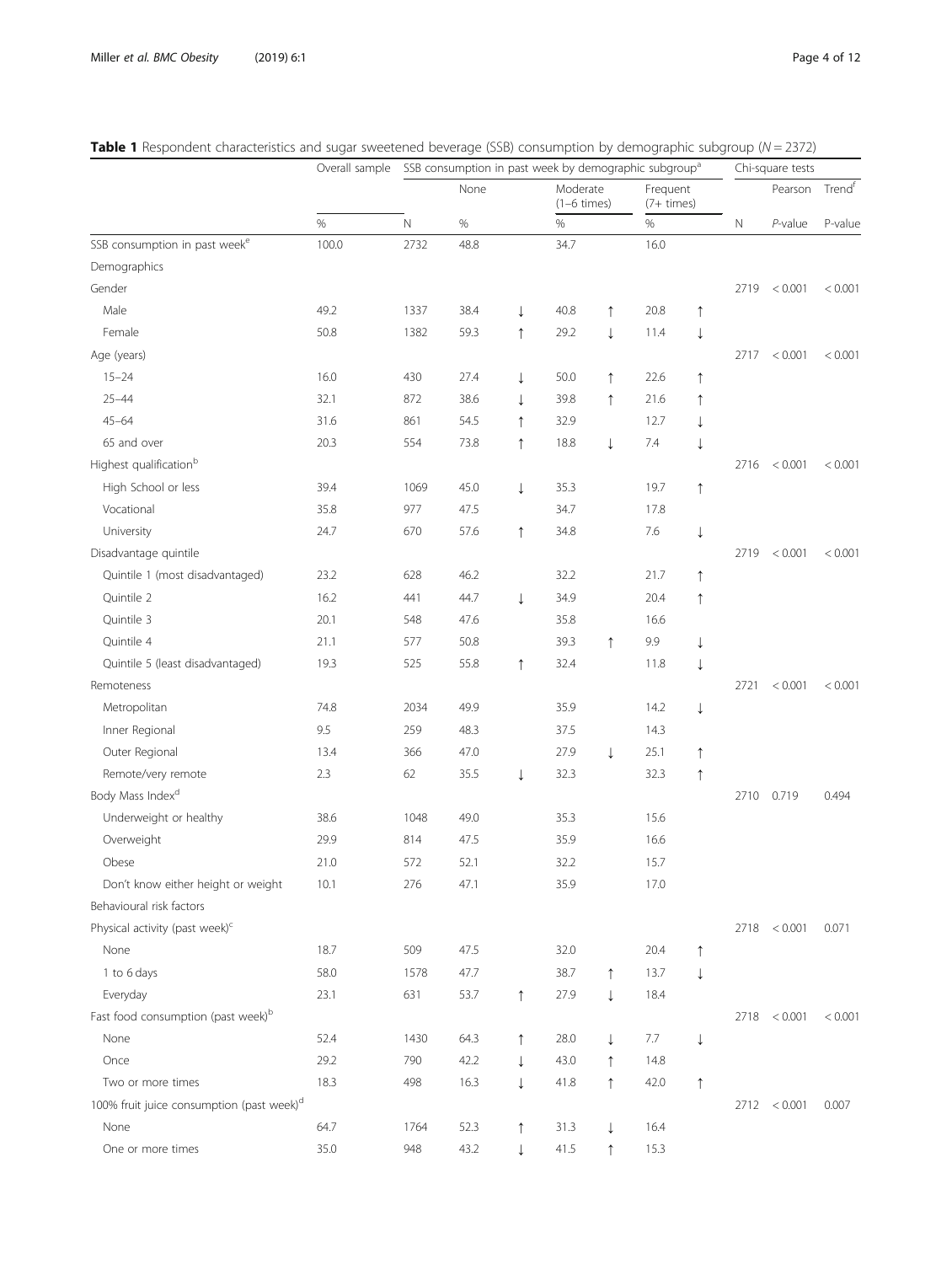|                                                                     |      | Overall sample SSB consumption in past week by demographic subgroup <sup>a</sup> |      |              |                            |              | Chi-square tests          |              |      |            |                    |
|---------------------------------------------------------------------|------|----------------------------------------------------------------------------------|------|--------------|----------------------------|--------------|---------------------------|--------------|------|------------|--------------------|
|                                                                     |      |                                                                                  | None |              | Moderate<br>$(1-6 \times)$ |              | Frequent<br>$(7 + times)$ |              |      | Pearson    | Trend <sup>t</sup> |
|                                                                     | $\%$ | $\mathbb N$                                                                      | $\%$ |              | $\%$                       |              | $\%$                      |              | Ν    | P-value    | P-value            |
| Smoking status                                                      |      |                                                                                  |      |              |                            |              |                           |              | 2718 | < 0.001    | < 0.001            |
| Current smoker                                                      | 15.3 | 417                                                                              | 30.7 | $\downarrow$ | 31.2                       |              | 38.1                      | $\uparrow$   |      |            |                    |
| Ex-smoker                                                           | 28.9 | 789                                                                              | 56.9 | $\uparrow$   | 29.8                       | $\downarrow$ | 13.3                      | $\downarrow$ |      |            |                    |
| Never smoked                                                        | 55.7 | 1512                                                                             | 50.0 |              | 38.6                       | $\uparrow$   | 11.4                      | $\downarrow$ |      |            |                    |
| Attitudes and knowledge                                             |      |                                                                                  |      |              |                            |              |                           |              |      |            |                    |
| Teaspoons of sugar in can of soft drink <sup>c</sup>                |      |                                                                                  |      |              |                            |              |                           |              | 2713 | < 0.001    | 0.093              |
| Underestimate 0 to 7                                                | 29.8 | 809                                                                              | 42.4 | $\downarrow$ | 38.6                       | $\uparrow$   | 19.0                      | $\uparrow$   |      |            |                    |
| Approx correct 8 to 12 <sup>9</sup>                                 | 33.5 | 910                                                                              | 48.6 |              | 37.1                       |              | 14.3                      |              |      |            |                    |
| Overestimate 13 to 99                                               | 20.9 | 568                                                                              | 52.5 |              | 35.7                       |              | 11.8                      | $\downarrow$ |      |            |                    |
| Don't know                                                          | 15.6 | 426                                                                              | 58.0 | $\uparrow$   | 22.5                       | ↓            | 19.5                      | $\uparrow$   |      |            |                    |
| Diet soft drinks versus SSBsb                                       |      |                                                                                  |      |              |                            |              |                           |              | 2718 | 0.002      | 0.436              |
| More healthy                                                        | 17.3 | 473                                                                              | 52.9 |              | 33.0                       |              | 14.2                      |              |      |            |                    |
| Less healthy                                                        | 26.8 | 727                                                                              | 44.4 | $\downarrow$ | 35.2                       |              | 20.4                      | $\uparrow$   |      |            |                    |
| The same                                                            | 50.8 | 1384                                                                             | 49.3 |              | 36.1                       |              | 14.6                      | T            |      |            |                    |
| Don't know                                                          | 4.9  | 134                                                                              | 57.5 | $\uparrow$   | 28.4                       |              | 14.2                      |              |      |            |                    |
| 100% fruit juice versus SSBsb                                       |      |                                                                                  |      |              |                            |              |                           |              | 2717 | < 0.001    | < 0.001            |
| More sugar                                                          | 8.6  | 234                                                                              | 47.0 |              | 31.6                       |              | 21.4                      | $\uparrow$   |      |            |                    |
| Less sugar                                                          | 40.8 | 1111                                                                             | 45.4 | $\downarrow$ | 36.3                       |              | 18.4                      | $\uparrow$   |      |            |                    |
| The same <sup>9</sup>                                               | 42.5 | 1156                                                                             | 52.2 | $\uparrow$   | 35.2                       |              | 12.6                      | T            |      |            |                    |
| Don't know                                                          | 8.1  | 216                                                                              | 53.7 |              | 29.6                       |              | 16.7                      |              |      |            |                    |
| Awareness of illnesses/health effects<br>related to SSB consumption |      |                                                                                  |      |              |                            |              |                           |              | 2719 | < 0.001    | < 0.001            |
| Weight gain                                                         |      |                                                                                  |      |              |                            |              |                           |              |      |            |                    |
| <b>No</b>                                                           | 57.5 | 1566                                                                             | 45.7 | $\downarrow$ | 36.7                       | $\uparrow$   | 17.7                      | ↑            |      |            |                    |
| Yes <sup>g</sup>                                                    | 42.5 | 1153                                                                             | 53.7 | $\uparrow$   | 32.5                       | $\downarrow$ | 13.8                      | $\downarrow$ |      |            |                    |
| Diabetes                                                            |      |                                                                                  |      |              |                            |              |                           |              | 2719 | < 0.001    | < 0.001            |
| No                                                                  | 39.0 | 1061                                                                             | 44.8 | $\downarrow$ | 34.0                       |              | 21.2                      | $\uparrow$   |      |            |                    |
| Yes <sup>g</sup>                                                    | 61.0 | 1658                                                                             | 51.8 | $\uparrow$   | 35.5                       |              | 12.7                      | $\downarrow$ |      |            |                    |
| Tooth decay                                                         |      |                                                                                  |      |              |                            |              |                           |              | 2719 | 0.601      | 0.761              |
| No                                                                  | 70.9 | 1933                                                                             | 49.5 |              | 34.4                       |              | 16.2                      |              |      |            |                    |
| Yes <sup>g</sup>                                                    | 29.1 | 786                                                                              | 48.0 |              | 36.4                       |              | 15.6                      |              |      |            |                    |
| Heart disease                                                       |      |                                                                                  |      |              |                            |              |                           |              |      | 2718 0.022 | 0.036              |
| No                                                                  | 85.1 | 2314                                                                             | 48.6 |              | 34.5                       |              | 16.9                      | $\uparrow$   |      |            |                    |
| Yes                                                                 | 14.9 | 404                                                                              | 51.5 |              | 37.1                       |              | 11.4                      | T            |      |            |                    |

Table 1 Respondent characteristics and sugar sweetened beverage (SSB) consumption by demographic subgroup ( $N = 2372$ ) (Continued)

Note: Adjusted standardised residuals used to detect statistical significance within cells of Pearson's chi-square results (represented as arrows); Relative to percentages for overall SSB consumption in the past week, cells with percentages greater than expected = ↑ and cells with values lower than expected =  $\downarrow$  at the  $p < 0.05$  level

<sup>a</sup> Excluding 'not stated' response category; <sup>b</sup> Not stated = 0.1%, <sup>c</sup>not stated = 0.2%, <sup>d</sup> not stated = 0.3%, <sup>e</sup>not stated = 0.5%<br><sup>[Mantol-Haepszel test of lipear trends: <sup>9</sup>Mest cerrect answer based on current evide</sup>

Mantel-Haenszel test of linear trends; <sup>g</sup>Most correct answer based on current evidence

effects (weight gain, diabetes and heart disease) was negatively associated with consumption.

Table [2](#page-7-0) displays logistic regression results that tested the association between 'none' versus 'any' SSB consumption and demographic characteristics, BMI and behavioural risk factors and attitudes and knowledge. The odds of being a SSB consumer was consistently greater for males compared to females, for all age groups under 65 years compared to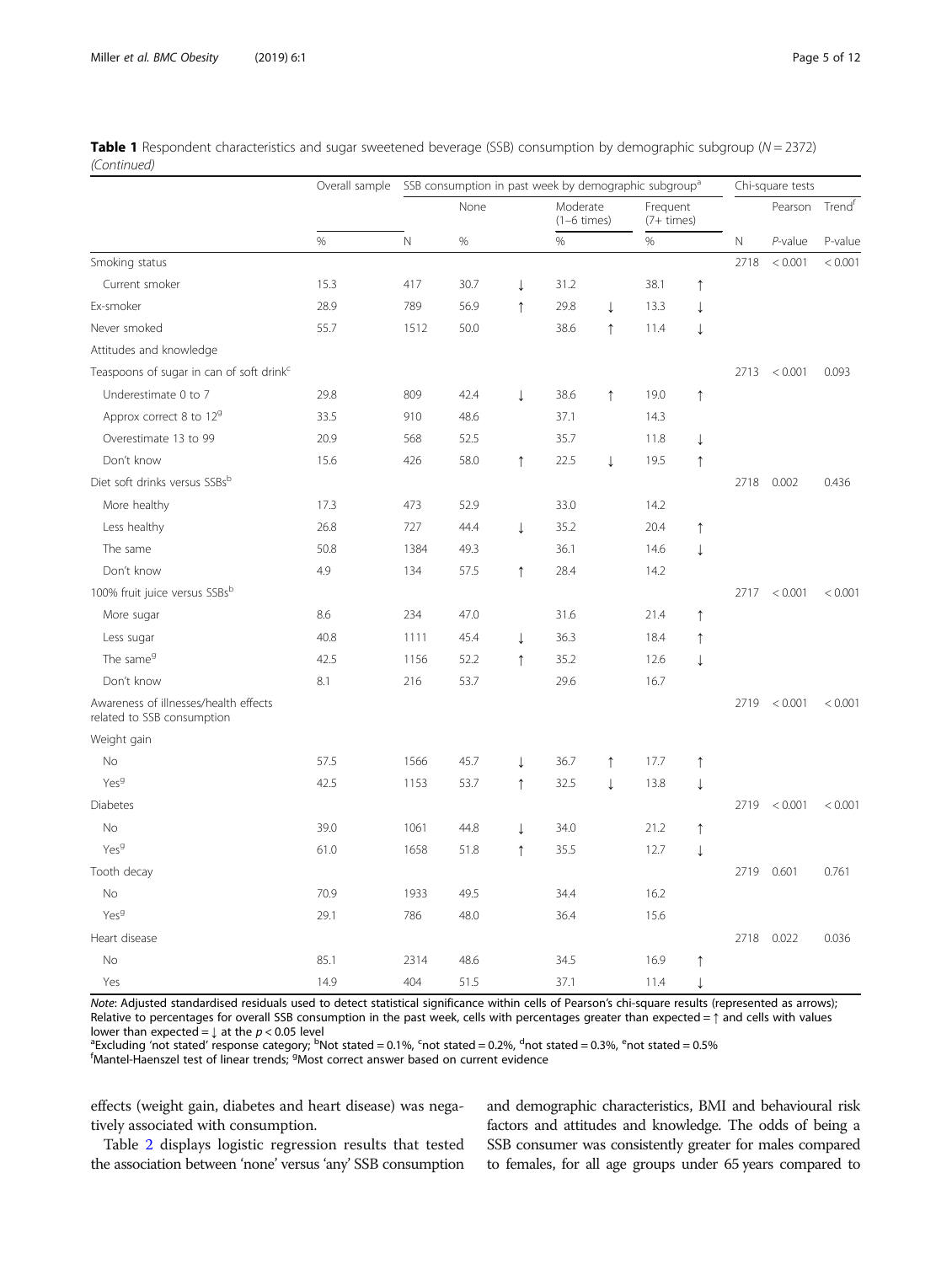|                                          | 1. Demographics |        |       |              | 2. Demographics & risk factors |       |              | 3. Demographics & knowledge |       |
|------------------------------------------|-----------------|--------|-------|--------------|--------------------------------|-------|--------------|-----------------------------|-------|
|                                          | <b>OR</b>       | 95% CI |       | OR           | 95% CI                         |       | <b>OR</b>    | 95% CI                      |       |
|                                          |                 | Lower  | Upper |              | Lower                          | Upper |              | Lower                       | Upper |
| (N)                                      | 2714            |        |       | 2696         |                                |       | 2705         |                             |       |
| Demographics                             |                 |        |       |              |                                |       |              |                             |       |
| Gender                                   |                 |        |       |              |                                |       |              |                             |       |
| Male                                     | $2.5***$        | 2.0    | 3.1   | $2.1***$     | 1.7                            | 2.6   | $2.4***$     | 1.9                         | 2.9   |
| Female                                   | $\mathbf{1}$    |        |       | 1            |                                |       | 1            |                             |       |
| Age (years)                              |                 |        |       |              |                                |       |              |                             |       |
| $15 - 24$                                | $7.6***$        | 5.3    | 10.8  | $4.3***$     | 2.9                            | 6.5   | $7.4***$     | 4.9                         | 11.2  |
| $25 - 44$                                | $5.5***$        | 4.2    | 7.1   | $3.3***$     | 2.5                            | 4.4   | $5.7***$     | 4.3                         | 7.4   |
| $45 - 64$                                | $2.5***$        | 1.9    | 3.3   | $1.9***$     | 1.5                            | 2.5   | $2.6***$     | 2.0                         | 3.5   |
| 65 and over                              | $\mathbf{1}$    |        |       | $\mathbf{1}$ |                                |       | $\mathbf{1}$ |                             |       |
| Highest qualification                    |                 |        |       |              |                                |       |              |                             |       |
| High School or less                      | $2.0***$        | 1.5    | 2.6   | $1.7***$     | 1.4                            | 2.2   | $1.9***$     | 1.5                         | 2.4   |
| Vocational                               | $1.7***$        | 1.3    | 2.2   | $1.6***$     | 1.2                            | 2.1   | $1.6***$     | 1.3                         | 2.1   |
| University                               | $\mathbf{1}$    |        |       | 1            |                                |       | 1            |                             |       |
| Disadvantage quintile                    |                 |        |       |              |                                |       |              |                             |       |
| Quintile 1 (most disadvantaged)          | 1.4             | 1.0    | 1.9   | 1.1          | $0.8\,$                        | 1.6   | 1.3          | 0.9                         | 1.9   |
| Quintile 2                               | 1.4             | 1.0    | 1.9   | 1.1          | 0.8                            | 1.6   | 1.2          | 0.9                         | 1.8   |
| Quintile 3                               | 1.4             | 1.0    | 1.9   | 1.2          | 0.9                            | 1.7   | 1.3          | 0.9                         | 1.9   |
| Quintile 4                               | 1.2             | 0.9    | 1.6   | $1.0\,$      | $0.8\,$                        | 1.4   | 1.1          | 0.8                         | 1.5   |
| Quintile 5 (least disadvantaged)         | $\mathbf{1}$    |        |       | $\mathbf{1}$ |                                |       | $\mathbf{1}$ |                             |       |
| Remoteness                               |                 |        |       |              |                                |       |              |                             |       |
| Metropolitan                             | $\mathbf{1}$    |        |       | $\mathbf{1}$ |                                |       | $\mathbf{1}$ |                             |       |
| Inner Regional                           | 1.0             | 0.7    | 1.6   | 1.1          | 0.7                            | 1.7   | 1.1          | 0.7                         | 1.6   |
| Outer Regional                           | 1.0             | 0.8    | 1.4   | 1.0          | 0.8                            | 1.2   | 1.0          | 0.8                         | 1.4   |
| Remote/very remote                       | $1.7***$        | 1.3    | 2.4   | $1.4*$       | 1.1                            | 1.9   | $1.8***$     | 1.4                         | 2.4   |
| BMI and Behavioural risk factors         |                 |        |       |              |                                |       |              |                             |       |
| Body Mass Index (BMI)                    |                 |        |       |              |                                |       |              |                             |       |
| Underweight or healthy                   |                 |        |       | $\mathbf{1}$ |                                |       |              |                             |       |
| Overweight                               |                 |        |       | 1.2          | 0.9                            | 1.5   |              |                             |       |
| Obese                                    |                 |        |       | 1.0          | 0.8                            | 1.2   |              |                             |       |
| Don't know height or weight              |                 |        |       | 0.9          | 0.6                            | 1.4   |              |                             |       |
| Physical activity (past week)            |                 |        |       |              |                                |       |              |                             |       |
| None                                     |                 |        |       | $\mathbf{1}$ |                                |       |              |                             |       |
| 1 to 6 days                              |                 |        |       | 1.0          | $0.8\,$                        | 1.2   |              |                             |       |
| Everyday                                 |                 |        |       | 0.8          | 0.5                            | 1.1   |              |                             |       |
| Fast food consumption (past week)        |                 |        |       |              |                                |       |              |                             |       |
| None                                     |                 |        |       | $\mathbf{1}$ |                                |       |              |                             |       |
| Once                                     |                 |        |       | $1.9***$     | 1.6                            | 2.4   |              |                             |       |
| Two or more times                        |                 |        |       | $5.3***$     | 3.5                            | 8.0   |              |                             |       |
| 100% fruit juice consumption (past week) |                 |        |       |              |                                |       |              |                             |       |
| None                                     |                 |        |       | 1            |                                |       |              |                             |       |
| One or more times                        |                 |        |       | $1.3*$       | 1.0                            | 1.7   |              |                             |       |

## <span id="page-7-0"></span>Table 2 Logistic regression of 'any' versus 'none' past week sugar sweetened beverage (SSB) consumption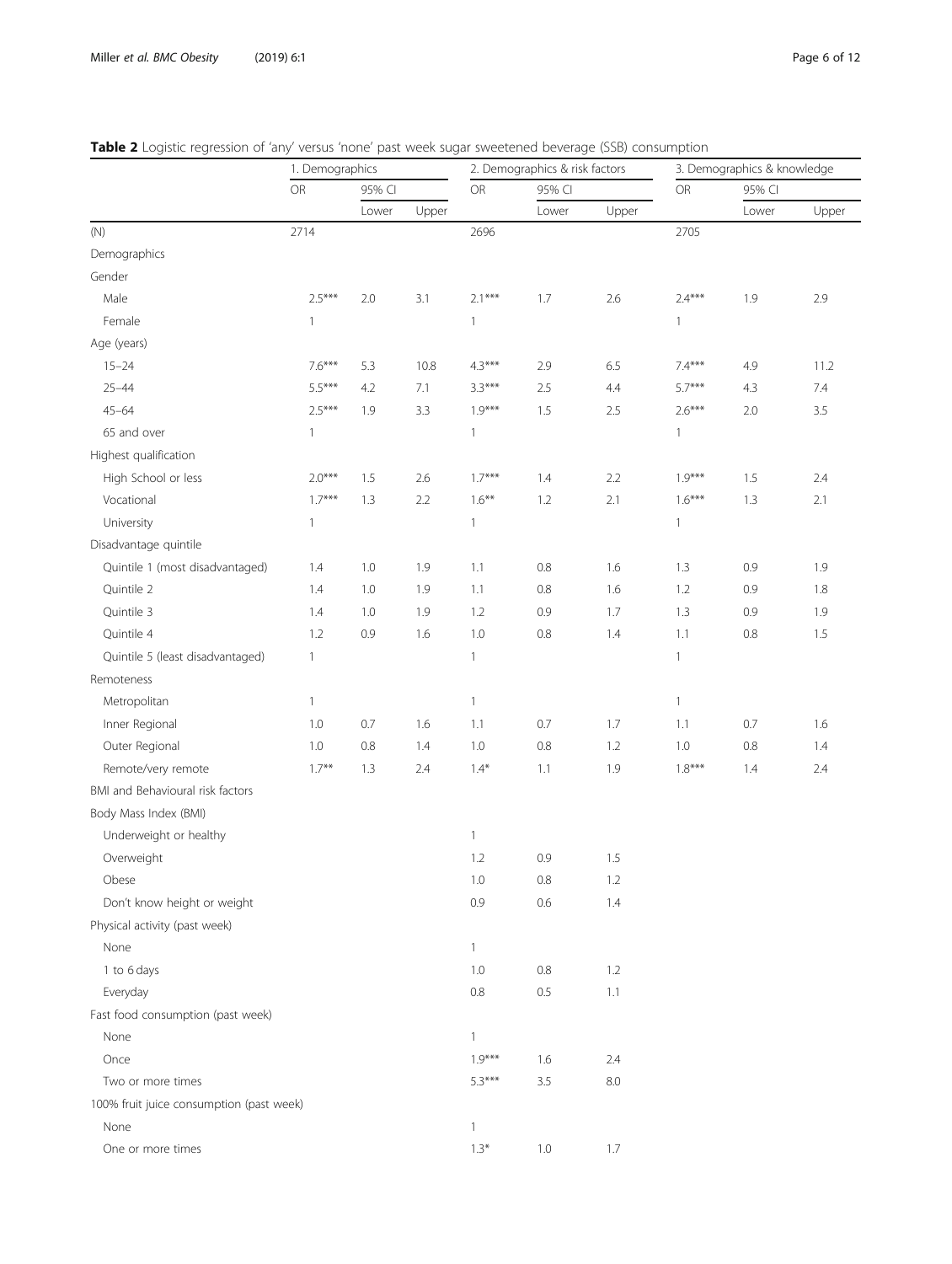|                                                                  | 1. Demographics |        |       |              | 2. Demographics & risk factors |       |              | 3. Demographics & knowledge |       |  |
|------------------------------------------------------------------|-----------------|--------|-------|--------------|--------------------------------|-------|--------------|-----------------------------|-------|--|
|                                                                  | <b>OR</b>       | 95% CI |       | <b>OR</b>    | 95% CI                         |       | <b>OR</b>    | 95% CI                      |       |  |
|                                                                  |                 | Lower  | Upper |              | Lower                          | Upper |              | Lower                       | Upper |  |
| Smoking status                                                   |                 |        |       |              |                                |       |              |                             |       |  |
| Current smoker                                                   |                 |        |       | $1.7***$     | 1.2                            | 2.5   |              |                             |       |  |
| Ex-smoker                                                        |                 |        |       | 0.9          | 0.7                            | 1.1   |              |                             |       |  |
| Never smoked                                                     |                 |        |       | $\mathbf{1}$ |                                |       |              |                             |       |  |
| Attitudes and knowledge                                          |                 |        |       |              |                                |       |              |                             |       |  |
| Teaspoons of sugar in can of soft drink                          |                 |        |       |              |                                |       |              |                             |       |  |
| Approx correct 8 to 12                                           |                 |        |       |              |                                |       | $\mathbf{1}$ |                             |       |  |
| Underestimate 0 to 7                                             |                 |        |       |              |                                |       | 1.2          | 1.0                         | 1.6   |  |
| Overestimate 13 to 99                                            |                 |        |       |              |                                |       | 0.8          | 0.6                         | 1.0   |  |
| Don't know                                                       |                 |        |       |              |                                |       | $0.8\,$      | 0.6                         | 1.1   |  |
| Diet soft drinks versus SSBs                                     |                 |        |       |              |                                |       |              |                             |       |  |
| More healthy                                                     |                 |        |       |              |                                |       | $\mathbf{1}$ |                             |       |  |
| Less healthy                                                     |                 |        |       |              |                                |       | $1.3*$       | 1.0                         | 1.8   |  |
| The same                                                         |                 |        |       |              |                                |       | 1.1          | 0.8                         | 1.4   |  |
| Don't know                                                       |                 |        |       |              |                                |       | 1.1          | 0.7                         | 1.8   |  |
| 100% Fruit juice versus SSBs                                     |                 |        |       |              |                                |       |              |                             |       |  |
| More sugar                                                       |                 |        |       |              |                                |       | $\mathbf{1}$ |                             |       |  |
| Less sugar                                                       |                 |        |       |              |                                |       | 1.1          | 0.8                         | 1.5   |  |
| The same                                                         |                 |        |       |              |                                |       | 0.9          | 0.7                         | 1.3   |  |
| Don't know                                                       |                 |        |       |              |                                |       | 0.8          | 0.5                         | 1.4   |  |
| Awareness of illnesses/health effects related to SSB consumption |                 |        |       |              |                                |       |              |                             |       |  |
| Weight gain (ref = Recalled)                                     |                 |        |       |              |                                |       | $\mathbf{1}$ |                             |       |  |
| Not recalled                                                     |                 |        |       |              |                                |       | $1.2*$       | 1.0                         | 1.4   |  |
| Diabetes (ref = Recalled)                                        |                 |        |       |              |                                |       | $\mathbf{1}$ |                             |       |  |
| Not recalled                                                     |                 |        |       |              |                                |       | 1.1          | 1.0                         | 1.3   |  |
| Tooth decay (ref = Recalled)                                     |                 |        |       |              |                                |       | $\mathbf{1}$ |                             |       |  |
| Not recalled                                                     |                 |        |       |              |                                |       | 1.0          | 0.8                         | 1.3   |  |
| Heart disease (ref = Recalled)                                   |                 |        |       |              |                                |       | $\mathbf{1}$ |                             |       |  |
| Not recalled                                                     |                 |        |       |              |                                |       | 1.0          | 0.8                         | 1.3   |  |

Table 2 Logistic regression of 'any' versus 'none' past week sugar sweetened beverage (SSB) consumption (Continued)

Logistic regression outcome variable: Any SSB consumption in past week = 1, none =  $0$ 

\*\*\* $p < 0.001$ ; \*\* $p < 0.01$ ; \* $p < 0.05$ 

over 65 years, and was greatest for those aged 15 to 24 years, for those with vocational qualifications or less compared to university qualifications, and for those living in remote/very remote areas compared to metropolitan areas. Risk factors associated with consumption, controlling for demographics, were fast food consumption, 100% fruit juice consumption and smoking status. The association between SSB consumption and consuming fast food two or more times in the past week (compared to none) was particularly strong at over 5 times the odds. There were few statistically significant relationships between attitudes and knowledge and consumption when controlling for demographics. The odds of being a consumer were slightly greater for those who rated diet soft drink as less healthy than SSBs compared to those who rated them as healthier, and for those who did not recall weight gain as being related to consumption compared to those who did.

As shown in Table [3](#page-9-0), 35% of respondents reported consuming 1 or more 100% fruit juice drinks in the past week. There were bi-variate associations between 100% fruit juice consumption and all the demographics and risk factor variables listed in Table [3](#page-9-0) except for self-reported Body Mass Index. In the logistic regression testing demographic characteristics only (not reported in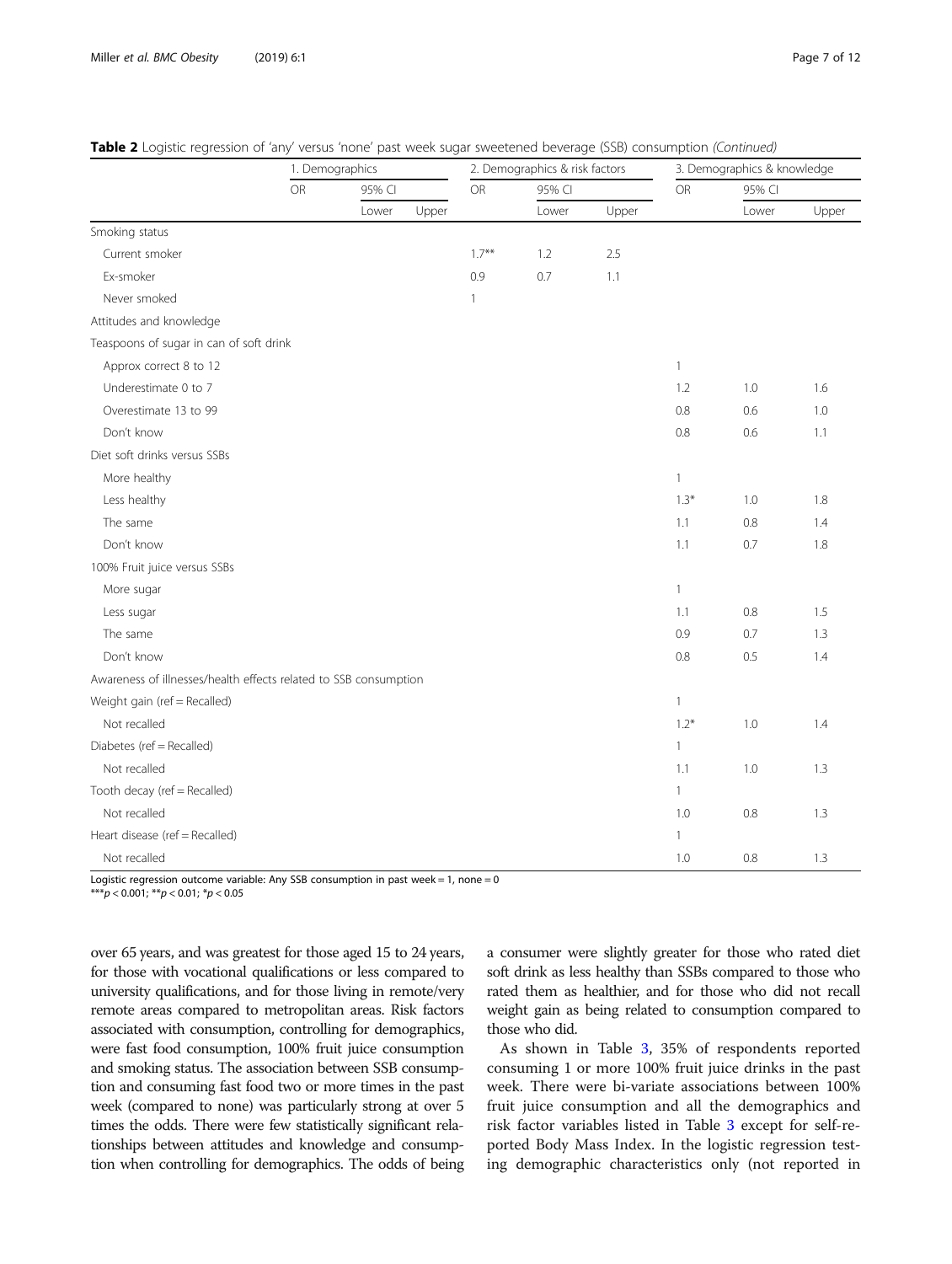<span id="page-9-0"></span>

| <b>Table 3</b> Association between 100% fruit juice consumption and respondent characteristics ( $N = 2732$ ) |  |  |  |  |  |  |  |
|---------------------------------------------------------------------------------------------------------------|--|--|--|--|--|--|--|
|---------------------------------------------------------------------------------------------------------------|--|--|--|--|--|--|--|

|                                                        |      | 100% fruit juice consumption in past week |                  | Logistic regression |         |         |  |
|--------------------------------------------------------|------|-------------------------------------------|------------------|---------------------|---------|---------|--|
|                                                        | None | 1 or more                                 | Pearson $\chi^2$ | ${\sf OR}$          | 95% CI  |         |  |
|                                                        | $\%$ | $\%$                                      | P-value          | $(N = 2702)$        | Lower   | Upper   |  |
| 100% fruit juice consumption in past week <sup>c</sup> | 64.7 | 35.0                                      |                  |                     |         |         |  |
| Demographics                                           |      |                                           |                  |                     |         |         |  |
| Gender                                                 |      |                                           | < 0.001          |                     |         |         |  |
| Male                                                   | 60.4 | 39.6                                      |                  | $1.5***$            | 1.2     | 1.8     |  |
| Female                                                 | 69.2 | 30.8                                      |                  |                     |         |         |  |
| Age (years)                                            |      |                                           | 0.001            |                     |         |         |  |
| $15 - 24$                                              | 60.5 | 39.5                                      |                  | 1.2                 | 0.9     | 1.5     |  |
| $25 - 44$                                              | 61.3 | 38.7                                      |                  | 1.2                 | 0.9     | 1.5     |  |
| $45 - 64$                                              | 67.7 | 32.3                                      |                  | 1.0                 | 0.8     | 1.2     |  |
| 65 and over                                            | 69.5 | 30.5                                      |                  | $\mathbf{1}$        |         |         |  |
| Highest qualification <sup>a</sup>                     |      |                                           | 0.017            |                     |         |         |  |
| High School or less                                    | 66.5 | 33.5                                      |                  | 0.9                 | 0.6     | 1.2     |  |
| Vocational                                             | 66.2 | 33.8                                      |                  | 0.8                 | 0.7     | 1.0     |  |
| University                                             | 60.3 | 39.7                                      |                  | $\mathbf{1}$        |         |         |  |
| Disadvantage quintile                                  |      |                                           | 0.002            |                     |         |         |  |
| Quintile 1 (most disadvantaged)                        | 70.8 | 29.2                                      |                  | 0.8                 | 0.6     | 1.2     |  |
| Quintile 2                                             | 65.4 | 34.6                                      |                  | 1.0                 | 0.7     | 1.4     |  |
| Quintile 3                                             | 63.6 | 36.4                                      |                  | 1.1                 | 0.8     | 1.5     |  |
| Quintile 4                                             | 60.0 | 40.0                                      |                  | 1.3                 | 0.9     | 1.7     |  |
| Quintile 5 (least disadvantaged)                       | 64.1 | 35.9                                      |                  | $\mathbf{1}$        |         |         |  |
| Remoteness                                             |      |                                           | 0.006            |                     |         |         |  |
| Metropolitan                                           | 63.4 | 36.6                                      |                  | $\mathbf{1}$        |         |         |  |
| Inner Regional                                         | 64.1 | 35.9                                      |                  | 1.0                 | 0.6     | 1.5     |  |
| Outer Regional                                         | 72.9 | 27.1                                      |                  | 0.7                 | $0.5\,$ | 1.1     |  |
| Remote/very remote                                     | 67.7 | 32.3                                      |                  | 0.9                 | 0.6     | 1.3     |  |
| BMI and behavioural risk factors                       |      |                                           |                  |                     |         |         |  |
| Body Mass Index (BMI) <sup>c</sup>                     |      |                                           | 0.205            |                     |         |         |  |
| Underweight or healthy                                 | 64.5 | 35.5                                      |                  | $\mathbf{1}$        |         |         |  |
| Overweight                                             | 62.9 | 37.1                                      |                  | 1.2                 | 0.9     | 1.5     |  |
| Obese                                                  | 68.4 | 31.6                                      |                  | 1.1                 | $0.8\,$ | 1.3     |  |
| Don't know height or weight                            | 65.2 | 34.8                                      |                  | $1.1\,$             | $0.7\,$ | 1.8     |  |
| Physical activity (past week) <sup>b</sup>             |      |                                           | < 0.001          |                     |         |         |  |
| None                                                   | 73.0 | 27.0                                      |                  | $\mathbf{1}$        |         |         |  |
| 1 to 6 days                                            | 64.2 | 35.8                                      |                  | 1.3                 | 1.0     | 1.9     |  |
| Everyday                                               | 60.6 | 39.4                                      |                  | $1.8***$            | 1.3     | $2.5\,$ |  |
| Fast food consumption (past week) <sup>a</sup>         |      |                                           | 0.006            |                     |         |         |  |
| None                                                   | 67.6 | 32.4                                      |                  | $\mathbf{1}$        |         |         |  |
| Once                                                   | 61.2 | 38.8                                      |                  | 1.2                 | 1.0     | 1.5     |  |
| Two or more times                                      | 62.8 | 37.2                                      |                  | 1.1                 | 0.9     | $1.5\,$ |  |
| Smoking status                                         |      |                                           | < 0.001          |                     |         |         |  |
| Current smoker                                         | 64.5 | 35.5                                      |                  | 0.9                 | 0.7     | 1.2     |  |
| Ex-smoker                                              | 71.7 | 28.3                                      |                  | $0.6***$            | $0.5\,$ | $0.8\,$ |  |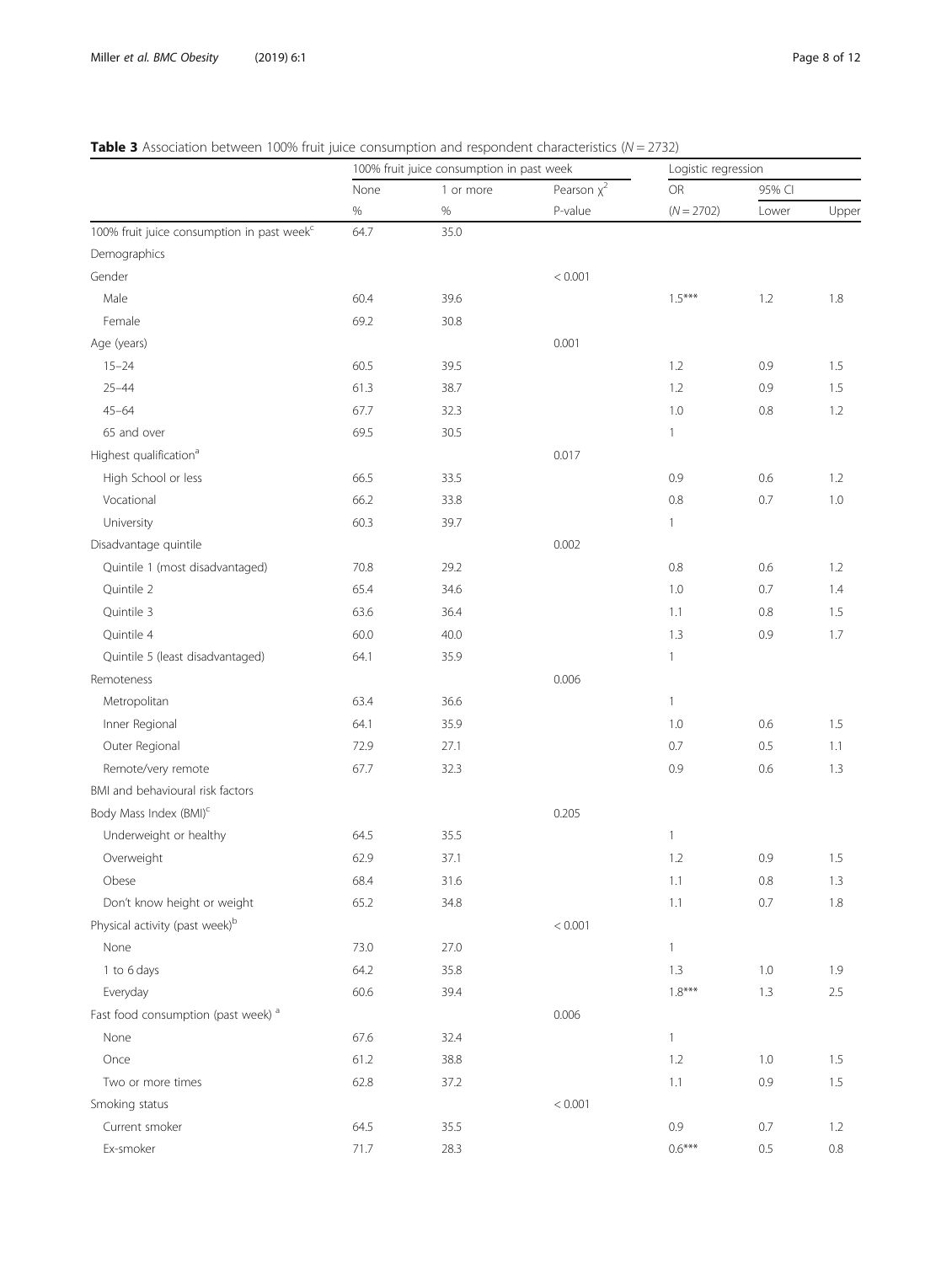**Table 3** Association between 100% fruit juice consumption and respondent characteristics ( $N = 2732$ ) (Continued)

|                                           |      | 100% fruit juice consumption in past week |               |              | Logistic regression |       |  |  |
|-------------------------------------------|------|-------------------------------------------|---------------|--------------|---------------------|-------|--|--|
|                                           | None | or more                                   | Pearson $x^2$ | <b>OR</b>    | 95% CI              |       |  |  |
|                                           | %    | %                                         | P-value       | $(N = 2702)$ | Lower               | Upper |  |  |
| Never smoked                              | 61.4 | 38.6                                      |               |              |                     |       |  |  |
| 100% fruit juice versus SSBs <sup>a</sup> |      |                                           | < 0.001       |              |                     |       |  |  |
| More sugar                                | 75.3 | 24.7                                      |               |              |                     |       |  |  |
| Less sugar                                | 60.9 | 39.1                                      |               | $2.1***$     | 1.6                 | 2.9   |  |  |
| The same                                  | 65.2 | 34.8                                      |               | $1.7***$     | 1.2                 | 2.5   |  |  |
| Don't know                                | 72.1 | 27.9                                      |               | 1.4          | 0.8                 | 2.3   |  |  |

Logistic regression outcome variable: Any 100% fruit juice consumption in past week = 1, none = 0

 $\mathrm{^{a}Not\, stated} = 0.1\%$ ,  $\mathrm{^{b}not\, stated} = 0.2\%$ ,  $\mathrm{^{c}not\, stated} = 0.3\%$ 

\*\*\*p < 0.001; \*\*p < 0.01; \*p < 0.05

table), 100% fruit juice consumption in the past week was only associated with gender (males more likely than females; OR = 1.5,  $95\%CI = 1.2-1.8$ ,  $p < 0.001$ ) and age  $(15–24 \text{ years}$  [OR = 1.4, 95%CI = 1.1–1.9,  $p = 0.005$ ] and 25–44 years  $[OR = 1.4, 95\% CI = 1.1 - 1.97, p = 0.005]$  more likely than those aged 65 years and over). In the combined demographic and risk factor model (see Table [3\)](#page-9-0), past week 100% fruit juice consumption was more likely among males compared to females, those who participated in physical activity everyday compared to none in the past week, and those who rated 100% fruit juice as having the same or less sugar as SSBs rather than more sugar. There was less likelihood of consuming 100% fruit juice among ex-smokers compared to those who had never smoked.

### **Discussion**

Using our brief measure, more than half of the participants in this study had consumed SSBs in the past week, with 16% consuming SSBs frequently (7 or more drinks weekly). Over one third of respondents had consumed 100% fruit juice in the past week, with 10% consuming every day. Consistent with other Australian data [[10](#page-12-0), [13,](#page-12-0) [24\]](#page-13-0), consumption of SSBs in the past week was consistently higher among males, younger age groups and groups with lower educational attainment. Similarly, 100% fruit juice consumption was higher among males (in both bivariate and multivariate comparisons), and among younger age groups in bivariate (unadjusted) analyses. Unlike SSB consumption, 100% fruit juice consumption was higher among those with higher educational attainment and among less disadvantaged groups, although these factors were not significant when also accounting for age and gender.

Among the behavioural risk factors assessed, fast food consumption was most strongly associated with SSB consumption. Those who had consumed fast food in the past week had nearly twice the odds of being a consumer of SSBs and more frequent consumers of fast food (twice or more in past week) had over 5 times the odds. The linear relationship we observed between SSB consumption and other fast food consumption is consistent with other findings [\[13](#page-12-0)–[17,](#page-12-0) [25](#page-13-0), [26\]](#page-13-0). A qualitative study conducted with young adults in Australia identified strong social cues to purchase and consume SSBs [[27](#page-13-0)]. This study found that SSB consumption was considered normal because of the ready availability, cheapness, and advertising and promotion of these drinks, and that SSB consumption was closely linked to purchasing fast-food and take-away meals. The strong association between fast food and SSB consumption is important because of compounding dietary risks from excess sugar, salt and fat. The pairing of SSBs with fast food is likely driven by availability at times of purchase, promotions, as well as pricing and 'packaging' of SSBs with food. Those who consumed juice were marginally more likely to have consumed fast food in the past week (bi-variate analysis only), and while 84% of those who consumed fast food twice or more per week also consumed SSBs, only 37% consumed 100% fruit juice.

We observed a clustering of 'unhealthy' behaviours (smoking and fast food consumption) with SSB consumption and not 100% fruit juice consumption, and an association between healthy behaviour (exercise) and 100% fruit juice consumption. Although juices frequently contain as much free sugar as soft drink (soda), community awareness of this is mixed, as we observed in our sample, and juice may have a 'health halo' not applied to soft drink [\[28,](#page-13-0) [29](#page-13-0)]. The relationship between exercise and different SSB types, e.g. sports drinks, was not investigated in this study; however, there was a positive association between exercise and consumption of 100% fruit juice, which persisted in the multivariate analysis. Given that some drinks are marketed as offering functional or health benefits, and the relationships we have observed in this study between health behaviours and juice consumption, consumer perceptions of different types of beverages high in free sugar (including juice) warrant further investigation.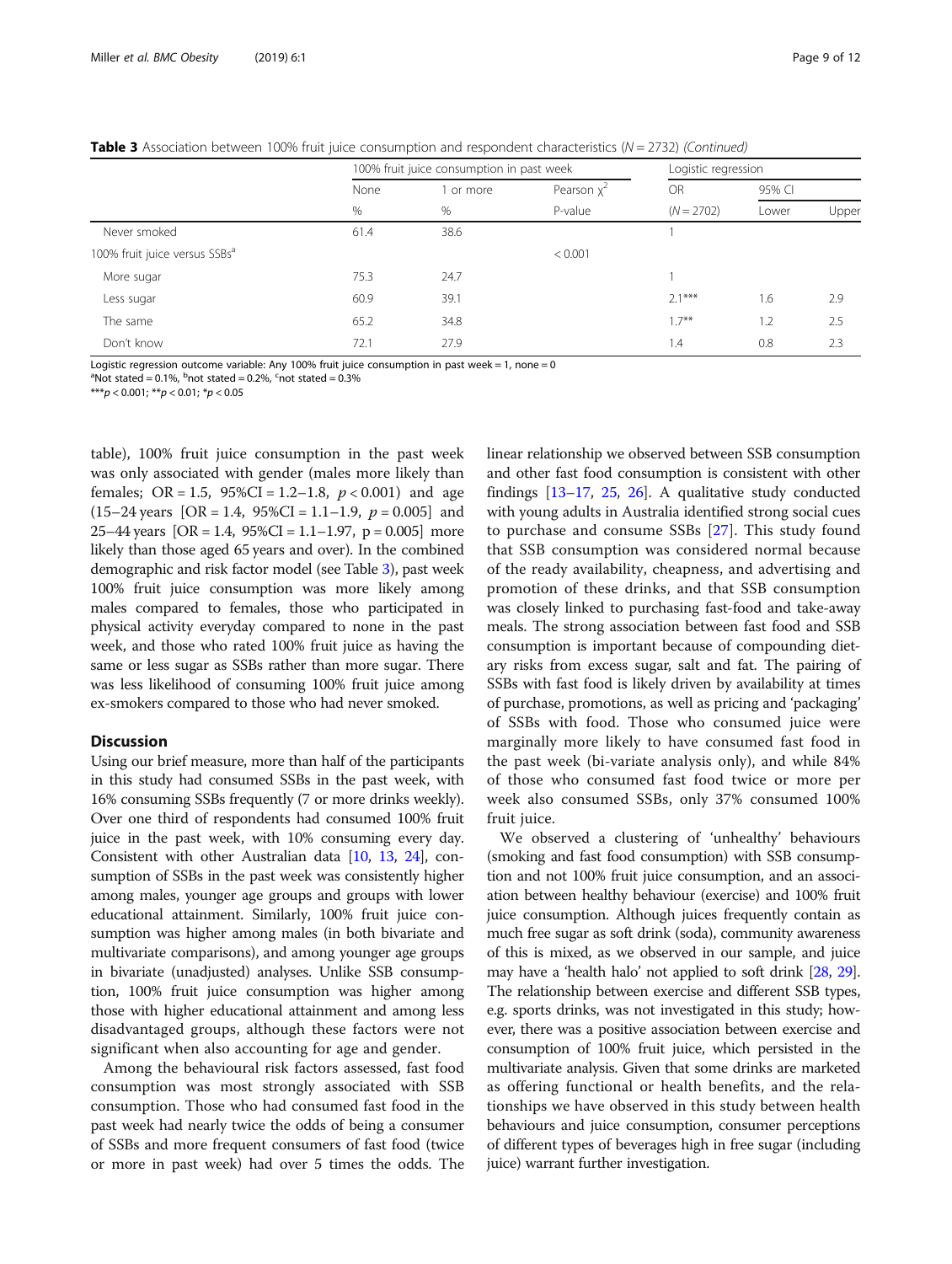This study found no relationship between self-reported weight status (BMI) and SSB consumption or 100% fruit juice consumption. Systematic reviews of prospective cohort and randomised control trial studies have clearly demonstrated that SSB consumption can lead to weight gain [[2](#page-12-0)]. However, correlational studies are less consistent and the relationship tends to vary according to drink type and location. For example, one Australian study found that soft drink consumption was higher for those classified as either overweight or obese in South Australia but was only higher for those classified as obese in Western Australia [\[13](#page-12-0)]. Another Western Australian study found that those classified as overweight/obese were more likely to consume both sugar-sweetened and artificially sweetened soft drinks but there was no relationship for those who only consumed sugar-sweetened soft drinks [[24](#page-13-0)]. BMI was not associated with SSB consumption but was associated with fruit juice consumption in a Norwegian study [[30](#page-13-0)]. A US study of sports and energy drinks found that consumption was more likely for those classified as healthy weight [[31\]](#page-13-0). It is important for future studies to assess drink types independently because a combined measure may mask important differences in the risk factors associated with consumption.

The results of this study suggested a lack of awareness of the contents of the drinks participants are consuming, as well as of the potential risks associated with excess consumption. Only 34% of respondents knew the approximate amount of sugar in a can of soft drink and a further one third underestimated the sugar content. While there was reasonable awareness of diabetes as a potential risk of excess SSB consumption among this sample (approx. two thirds of participants were aware), less than half recalled weight gain (42.5%), tooth decay (29.1%), or heart disease (14.9%) as potential risks. Frequent SSB consumers had lower rates of awareness of health risks and were more likely to underestimate sugar content in a can of soft drink than non-consumers. While the evidence of cardiovascular risk as a result of excess consumption is emergent, evidence for dental caries and weight gain is longer standing, highlighting the deficit in community understanding of the risks of excess SSB consumption. While one US study observed higher (70–80%) levels of awareness of weight gain, diabetes and dental caries [\[32](#page-13-0)] than that observed in the present study, these data reflected prompted awareness rather than unprompted, top-of-mind responses such as those assessed in this study. Several other US studies have also established poor awareness of the sugar content and calorie count of soft drinks [\[33](#page-13-0), [34](#page-13-0)]. The results also indicate confusion about the relative merits of diet soft drinks compared to SSBs. Approximately one quarter of participants indicated diet drinks were less healthy than SSBs, a minority (17%) indicated they were healthier, and half indicated they were 'about the same'. This consumer confusion is unsurprising given the changing state of evidence regarding diet beverages. Similarly to juice, consumers knowledge and beliefs about diet beverages warrant further investigation.

Industry repeatedly argues that information about sugar content and caloric count is available to consumer in nutrition information panels. While the US Food and Drug Administration has mandated the inclusion of added sugar on nutrition information labels in recognition of the scientific evidence about free sugars [\[35\]](#page-13-0), information on added sugar content is not available to Australian consumers, despite advocacy for such a change. Furthermore, greater health literacy (i.e. capacity to understand basic health information needed to make appropriate health decisions) has been shown to be related to lower SSB intake [[36](#page-13-0)]. This also highlights the need to either increase health literacy or provide information that is easy to understand, or both. There is a growing body of evidence that shows that that on-pack health warning labels [\[37](#page-13-0)–[40](#page-13-0)] and mass media advertising on health effects of SSBs [[41](#page-13-0)–[43](#page-13-0)] help to improve understanding of the potentially harmful effects of consuming SSBs and may reduce SSB sales [[44\]](#page-13-0).

The present study analysed data from a representative face-to-face household survey in one Australian state and, while the results may not necessarily generalise to other states or countries, the results are consistent with those reported in other jurisdictions. The present study was cross-sectional so it is difficult to infer causality from the observed significant associations. Another limitation was the use of a brief, self-report consumption measure which relied on participants' memory without additional prompting or cueing to aid recall. This may have produced an under-estimate of SSB consumption compared to an assessment using a 24-h recall interview method. It is possible that participants were not accurate in their self-reported body weight which may have reduced the likelihood of detecting an effect associated with BMI. It was not possible to compare responders to non-responders. However, an under-estimate of SSB consumption rates could have occurred through non-response bias if those with unhealthy lifestyles were less likely to respond to a health survey than those with healthy lifestyles.

## Conclusion

To conclude, the low rates of awareness of the health risks associated with SSB consumption and the low awareness of sugar content in SSBs, demonstrate that there is a need for greater consumer understanding. This is especially the case among frequent consumers who are the most at risk of harms associated with SSB consumption, and where there is also clustering with other unhealthy consumption behaviours. Potential strategies include public communication campaigns, the use of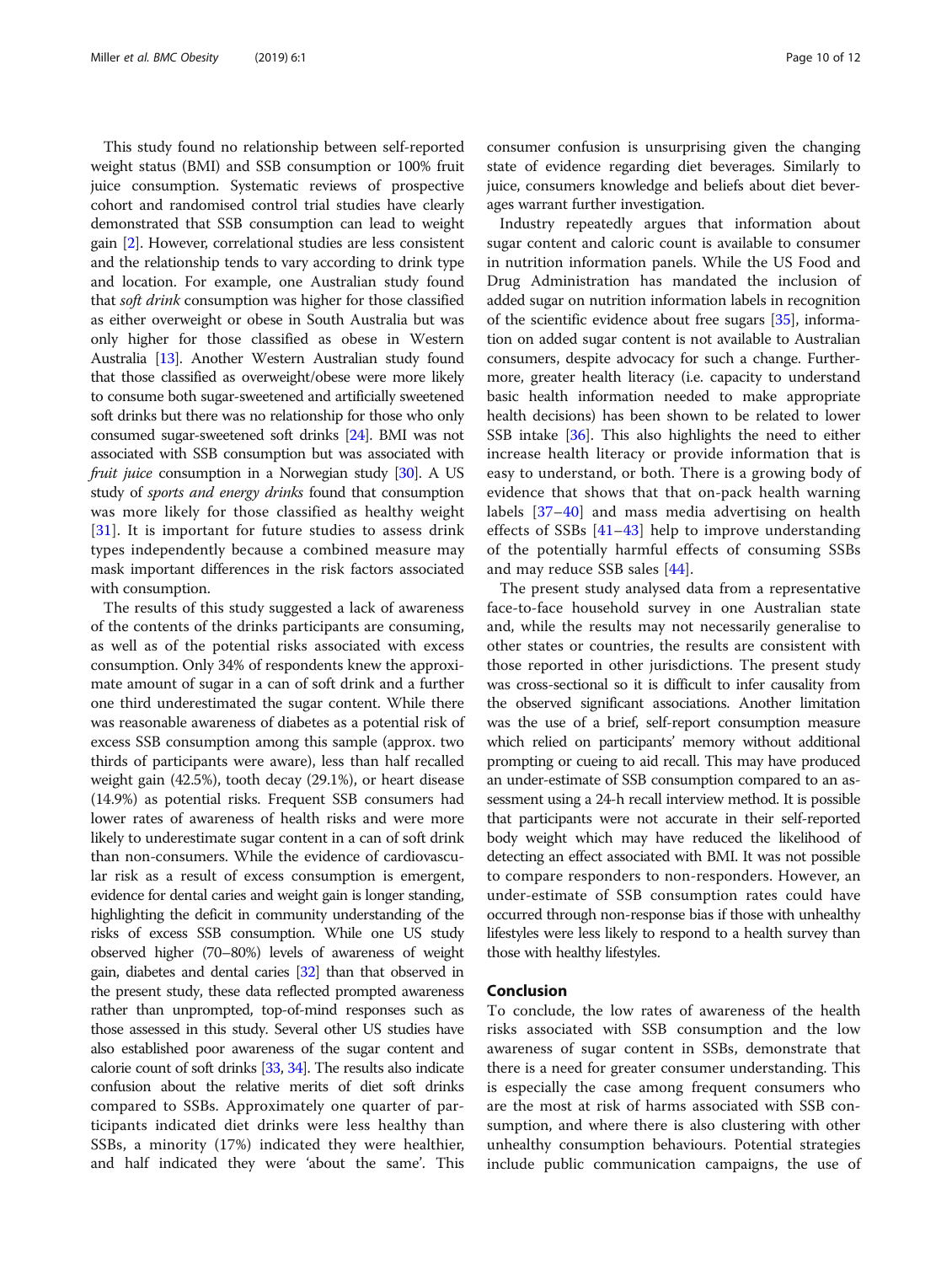<span id="page-12-0"></span>on-package warning labels which contain sugar content and/or risk information, and improvements to existing nutrition information panels so that quantity of 'added sugar' is clear. Further research that explores consumer response to risk information and perceptions of substitute beverages of fruit juice and diet drinks is warranted.

## Additional file

[Additional file 1:](https://doi.org/10.1186/s40608-018-0224-2) Questionnaire and corresponding variable sub-categories. List of questions asked during the interview. (DOCX 21 kb)

#### **Abbreviations**

BMI: Body Mass Index; SAHOS: South Australian Health Omnibus Survey; SSB: Sugar sweetened beverage; WHO: World Health Organisation

#### Acknowledgements

Not applicable.

#### Funding

Undertaken with the financial support of Cancer Council's Beat Cancer Project on behalf of its donors and the State Government through the Department of Health. The funding body had no input into any aspect of the study.

#### Availability of data and materials

The datasets analysed during the current study available from the corresponding author on reasonable request.

#### Authors' contributions

CM and KE designed the study with input from MW, ABM, DR & KOD. JD analysed the results. CM and JD drafted the manuscript and all authors assisted with interpretation and revision of the manuscript. All authors read and approved the final manuscript.

#### Ethics approval and consent to participate

The University of Adelaide Human Research Ethics Committee approved all aspects of this study, including the verbal informed consent procedure. As the interview was conducted face-to-face by trained interviewers, informed consent was obtained using a verbal agreement to participate in the study 2 weeks after receiving an introductory letter which explained that participation was voluntary and results would be anonymous. Explicit verbal consent to interview participants aged 15 to 17 years was obtained from parents/guardians.

#### Consent for publication

Not applicable.

#### Competing interests

The authors declare that they have no competing interests.

#### Publisher's Note

Springer Nature remains neutral with regard to jurisdictional claims in published maps and institutional affiliations.

#### Author details

<sup>1</sup>School of Public Health, University of Adelaide, Adelaide, Australia. <sup>2</sup>South Australian Health and Medical Research Institute (SAHMRI), Population Health Research Group, North Terrace, Adelaide, South Australia, Australia. <sup>3</sup>Cancer Council Victoria, Centre for Behavioural Research in Cancer, Melbourne, Australia. <sup>4</sup>School of Health & Society, University of Wollongong, Wollongong, New South Wales, Australia. <sup>5</sup>Centre for Population Health Research, University of South Australia, Adelaide, Australia.

#### References

- 1. World Health Organization. Guideline: sugars intake for adult and children. Geneva: WHO; 2015.
- 2. Malik VS, Pan A, Willett WC, Hu FB. Sugar-sweetened beverages and weight gain in children and adults: a systematic review and meta-analysis. Am J Clin Nutr. 2013;98(4):1084–102.
- 3. Malik VS, Popkin BM, Bray GA, Despres JP, Hu FB. Sugar-sweetened beverages, obesity, type 2 diabetes mellitus, and cardiovascular disease risk. Circulation. 2010;121(11):1356–64.
- 4. Bernabe E, Vehkalahti MM, Sheiham A, Aromaa A, Suominen AL. Sugarsweetened beverages and dental caries in adults: a 4-year prospective study. J Dent. 2014;42(8):952–8.
- Keller A, Heitmann BL, Olsen N. Sugar-sweetened beverages, vascular risk factors and events: a systematic literature review. Public Health Nutr. 2015; 18(7):1145–54.
- 6. World Health Organization. Fiscal policies for diet and prevention of noncommunicable diseases. Geneva: World Health Organization; 2016.
- 7. Backholer K, Blake M, Vandevijvere S. Sugar-sweetened beverage taxation: an update on the year that was 2017. Public Health Nutr. 2017;20(18):3219–24.
- 8. Sacks G for the Food-Epi Australia project team. Policies for tackling obesity and creating healthier food environments: scorecard and priority recommendations for Australian governments. Melbourne: Deakin University; 2017.
- 9. Australian Institute of Health and Welfare. A picture of overweight and obesity in Australia 2017. Cat. no.PHE 216. Canberra: AIHW; 2017.
- 10. Australian Bureau of Statistics. Australian Health Survey: consumption of added sugars. Australia 2011–12. Cat. no. 4364.0.55.011. Canberra: ABS; 2016. [http://www.ausstats.abs.gov.au/ausstats/subscriber.nsf/0/](http://www.ausstats.abs.gov.au/ausstats/subscriber.nsf/0/84F8A7C39FBBDDEDCA257FA1002308ED/File/4364.0.55.011_2011-12.pdf) [84F8A7C39FBBDDEDCA257FA1002308ED/\\$File/4364.0.55.011\\_2011-12.pdf](http://www.ausstats.abs.gov.au/ausstats/subscriber.nsf/0/84F8A7C39FBBDDEDCA257FA1002308ED/File/4364.0.55.011_2011-12.pdf). Accessed 19 Apr 2018
- 11. Australian Bureau of Statistics. Australian health survey: nutrition first results foods and nutrients, 2011–12. Cat. no. 4364.0.55.007 (2014). [http://www.abs.](http://www.abs.gov.au/ausstats/abs@.nsf/lookup/4364.0.55.007main+features12011-12) [gov.au/ausstats/abs@.nsf/lookup/4364.0.55.007main+features12011-12.](http://www.abs.gov.au/ausstats/abs@.nsf/lookup/4364.0.55.007main+features12011-12) Accessed 19 Apr 2018.
- 12. Fruit Juice Australia. The role of fruit juice in the Australian diet. A secondary analysis of the Australian Health Survey: National Nutrition and Physical Activity Survey (2011–12). Waterloo: Australian Beverages Council. [http://](http://fruitjuiceaustralia.org/wp-content/uploads/2015/08/FJA-Report-FA1.pdf) [fruitjuiceaustralia.org/wp-content/uploads/2015/08/FJA-Report-FA1.pdf](http://fruitjuiceaustralia.org/wp-content/uploads/2015/08/FJA-Report-FA1.pdf) (2013). Accessed 26 Feb 2018
- 13. Pollard CM, Meng X, Hendrie GA, Hendrie D, Sullivan D, Pratt IS, et al. Obesity, socio-demographic and attitudinal factors associated with sugarsweetened beverage consumption: Australian evidence. Aust N Z J Public Health. 2016;40(1):71–7.
- 14. Larson N, Neumark-Sztainer D, Laska MN, Story M. Young adults and eating away from home: associations with dietary intake patterns and weight status differ by choice of restaurant. J Am Diet Assoc. 2011;111(11):1696–703.
- 15. Sharkey JR, Johnson CM, Dean WR. Less-healthy eating behaviors have a greater association with a high level of sugar-sweetened beverage consumption among rural adults than among urban adults. Food Nutr Res. 2011;55(1):5819.
- 16. Taksler GB, Kiszko K, Abrams C, Elbel B. Adults who order sugar-sweetened beverages: sociodemographics and meal patterns at fast food chains. Am J Prev Med. 2016;51(6):890–7.
- 17. Duffey KJ, Popkin BM. Adults with healthier dietary patterns have healthier beverage patterns. J Nutr. 2006;136(11):2901–7.
- 18. Rampersaud GC, Kim H, Gao Z, House LA. Knowledge, perceptions, and behaviors of adults concerning nonalcoholic beverages suggest some lack of comprehension related to sugars. Nutr Res. 2014;34(2):134–42.
- 19. Popkin BM, Hawkes C. Sweetening of the global diet, particularly beverages: patterns, trends, and policy responses. Lancet Diabetes Endocrinol. 2016; 4(2):174–86.
- 20. Australian Bureau of Statistics. Census of Population and Housing: Socioeconomic Indexes for Areas (SEIFA), Australia. Cat. no. 2033.0.55.001 (2011). [http://www.abs.gov.au/ausstats/abs@.nsf/Lookup/2033.0.55.001main](http://www.abs.gov.au/ausstats/abs@.nsf/Lookup/2033.0.55.001main+features32011) [+features32011](http://www.abs.gov.au/ausstats/abs@.nsf/Lookup/2033.0.55.001main+features32011). Accessed 19 Apr 2018.
- 21. Australian Bureau of Statistics. Australian Statistical Geography Standard (ASGS): Volume 5 - Remoteness Structure, July 2011. Cat. no. 1270.0.55.005